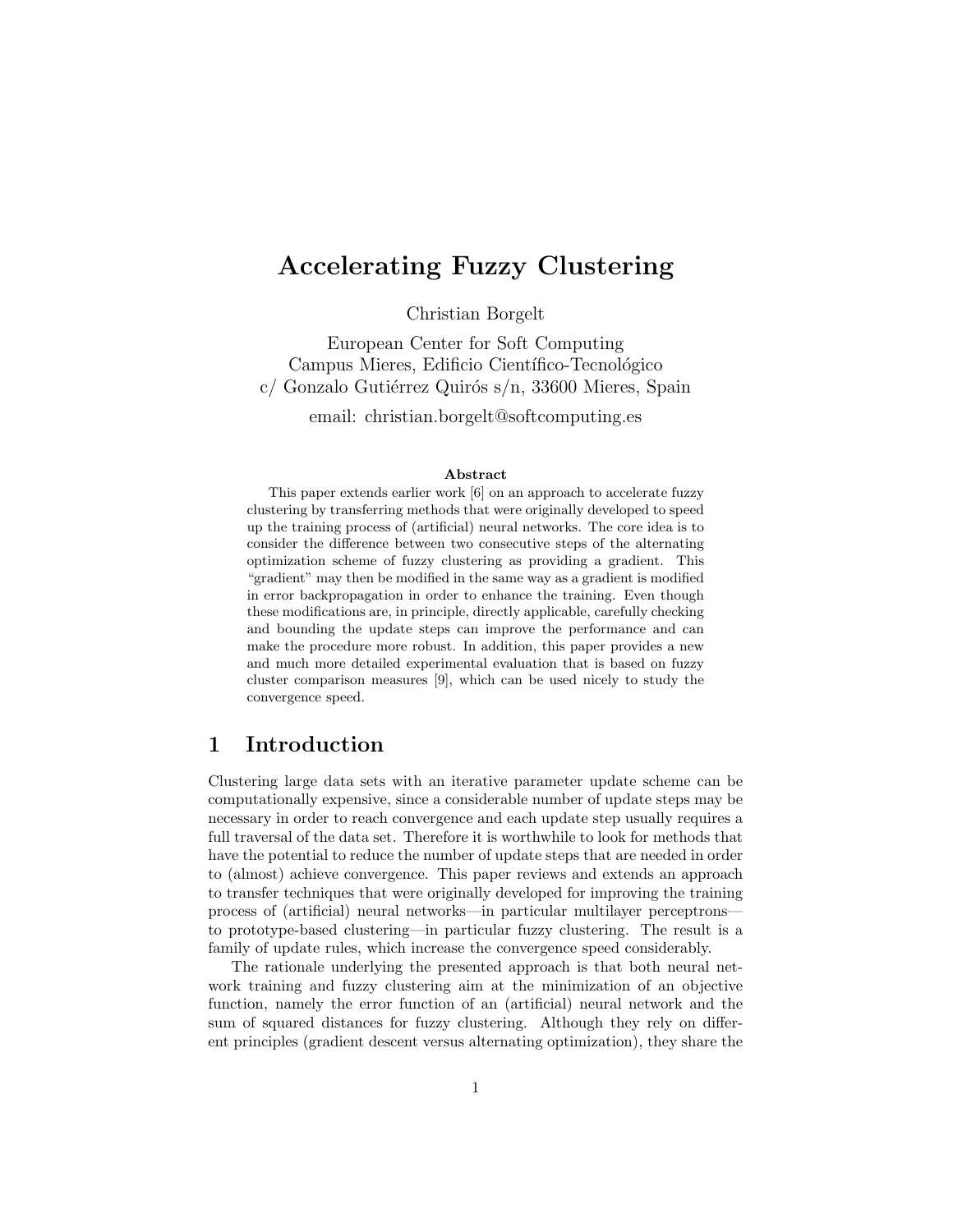characteristic property that both execute iterative steps in the parameter space in order to approach the minimum of the respective objective function.

However, since in neural network training only the direction of the update step is actually known (from the direction of the gradient of the error function), while the step size is a matter of choice (using the size of the gradient directly is usually a fairly bad idea), several schemes for deriving the step size have been studied (see Section 2 for a review). In fuzzy clustering, on the other hand, each step of the alternating optimization scheme actually computes the optimum for one set of the parameters (cluster parameters or membership degrees), given that the values of the parameters of the other set are fixed to their current values (conditional optimum). Hence modifying an update step may not appear to be beneficial, since any modification necessarily deviates from the conditional optimum. As a consequence, update modifications are rarely studied.

But this view is a bit myopic, since the next update step usually also changes the parameters beyond the current conditional optimum (except at a convergence point), since the other parameter set will have changed its values. This leads to the idea that the differences between cluster parameters, as they are computed in two consecutive update steps, can be seen as yielding a gradient, also providing mainly a direction, but not necessarily the optimal step width. This "gradient" may thus be modified with basically the same methods that are used to modify the gradient in (artificial) neural network error backpropagation in order to accelerate the convergence to the (possibly only local) joint optimum of the two parameter sets (cluster parameters and membership degrees).

This paper is organized as follows: Section 2 briefly reviews the general technique of training (artificial) neural networks with error backpropagation as well as four well-known and popular update modifications that have been suggested as improvements. Section 3 recalls the necessary basics of fuzzy clustering, while Section 4 discusses how the update modifications can be transferred. In doing so, special attention is paid to how the update steps should be checked and bounded in order to obtain robust update procedures. Section 5 reviews how fuzzy clustering results can be compared and explains how the used measures can be applied to study the convergence speed. In Section 6 several experiments are reported that provide a consistent assessment of the performance of the different methods, so that clear recommendations can be given. Finally, Section 7 summarizes the discussion, draws conclusions, and, in particular, compares the results to those of [6], where the core idea of the studied approach was first presented, though in a less sophisticated form.

## 2 Neural Network Training

After a brief recall of the basic training scheme of (artificial) neural networks (Sections 2.1 and 2.2), this section reviews some of the best-known methods for improving the gradient descent procedure, including a momentum term (Section 2.3), parameter-specific self-adapting learning rates (Section 2.4), resilient backpropagation (Section 2.5) and quick backpropagation (Section 2.6).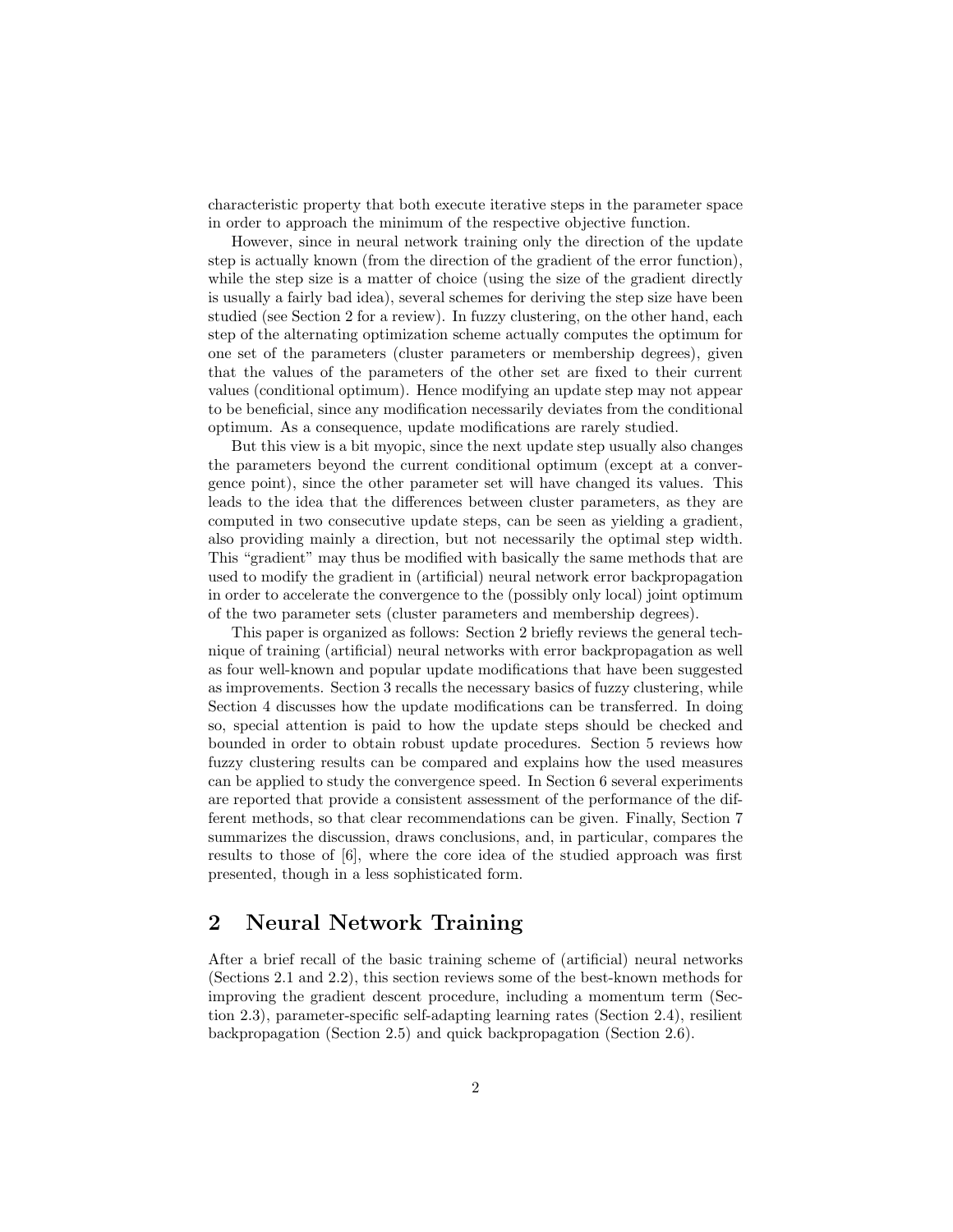#### 2.1 Gradient Descent Training

The basic scheme to train an (artificial) neural network, especially a multilayer perceptron, is a gradient descent on the error surface [16, 32, 1]. That is, the error of the output of the (artificial) neural network (w.r.t. a given data set of training samples) is seen as a function of the network parameters, that is, of the connection weights and bias values of the neurons. Provided that a differentiable activation function is employed, the partial derivatives of this error function w.r.t. these parameters can be computed, yielding the direction of steepest ascent of the error function (error gradient). Starting from a random initialization of the parameters, they are then changed in the direction opposite to this gradient, since the objective is, of course, to minimize the error. At the new point in the parameter space the gradient is recomputed and another step in the direction of steepest descent is carried out. The process stops when a (local) minimum of the error function is reached.

#### 2.2 Standard Backpropagation

In order to have a reference point, recall the weight update rule for standard error backpropagation. This rule reads for a (weight) parameter  $w$ :

$$
w(t+1) = w(t) + \Delta w(t) \quad \text{where} \quad \Delta w(t) = -\eta \nabla_w e(t).
$$

That is, the new value of the parameter (in step  $t + 1$ ) is computed from the old value (in step  $t$ ) by adding a weight change, which is computed from the gradient  $\nabla_w e(t)$  of the error function  $e(t)$  w.r.t. this parameter w.  $\eta$  is a learning rate that influences the size of the steps that are carried out (relative to the size of the current gradient). The minus sign results from the fact that the gradient points into the direction of the steepest ascent, but we have to carry out a gradient descent. Depending on the definition of the error function, the gradient may also be preceded by a factor of  $\frac{1}{2}$  in this formula, in order to cancel a factor of 2 that results from differentiating a squared error.

Note that it can be difficult to choose an appropriate learning rate, because a small learning rate can lead to unnecessarily slow learning, whereas a large learning rate can lead to oscillations and uncontrolled jumps.

#### 2.3 Momentum Term

The momentum term method [29] consists in adding a fraction of the weight change of the previous step to a normal gradient descent step. The rule for changing the parameters (weights) thus becomes

$$
\Delta w(t) = -\eta \nabla_w e(t) + \beta \Delta w(t - 1),
$$

where  $\beta$  is a parameter, which must be smaller than 1 in order to make the method stable (for  $\beta \geq 1$  the parameter changes can grow without bounds). In neural network training  $\beta$  is usually chosen between 0.5 and 0.95.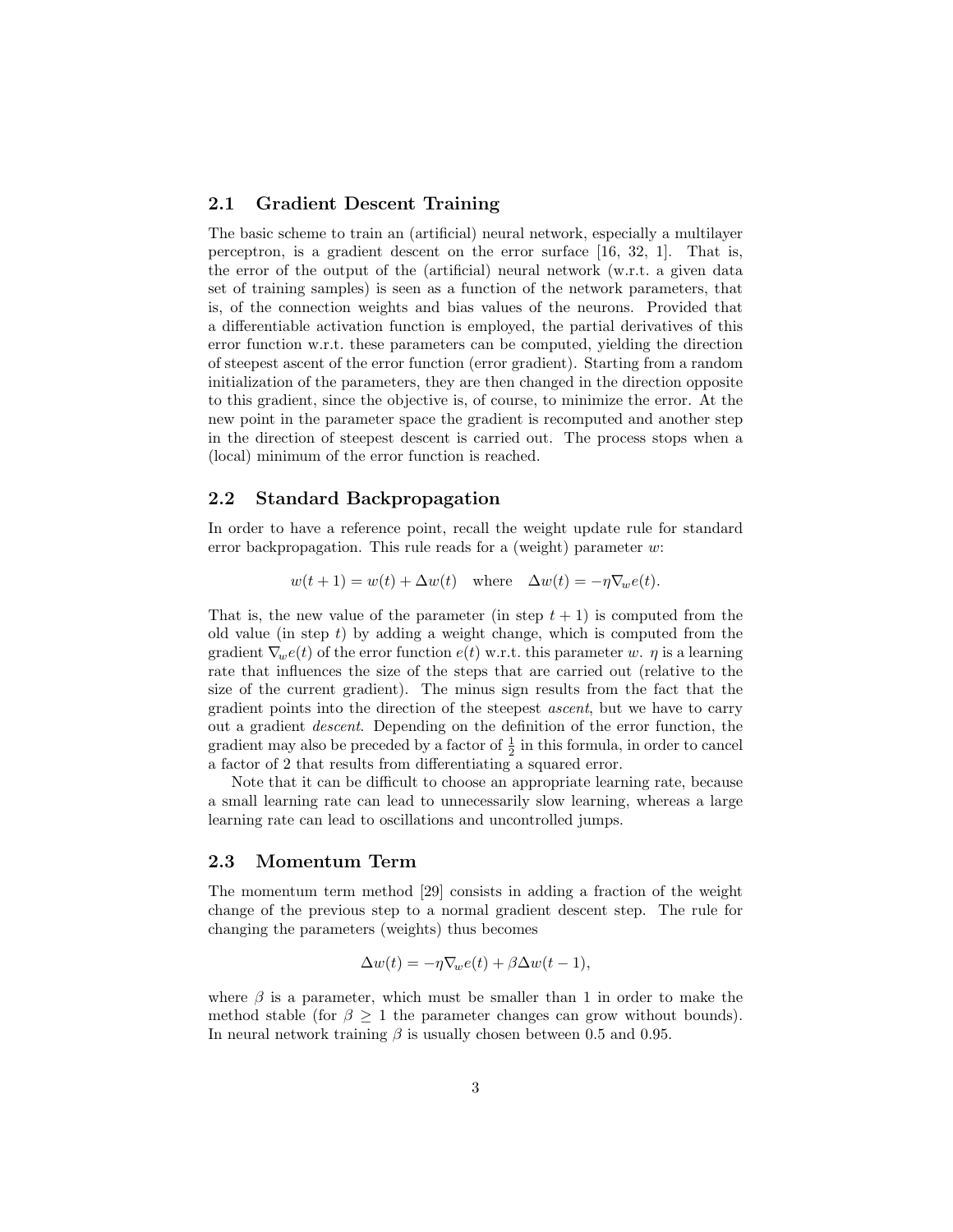The additional term  $\beta \Delta w(t-1)$  is called momentum term, because its effect corresponds to the momentum that is gained by a ball rolling down a slope. The longer the ball rolls in the same direction, the faster it gets. So it has a tendency to keep on moving in the same direction (momentum term), but it also follows, though slightly retarded, the shape of the surface (gradient term).

By adding a momentum term training can be accelerated, especially in areas of the parameter space, in which the error function is (almost) flat, but descends in a uniform direction. It also slightly mitigates (but does not fully eliminate) the problem of how to choose the value of the learning rate  $\eta$ . However, this aspect is not relevant for the transfer of the method to fuzzy clustering.

#### 2.4 Self-Adaptive Backpropagation

The idea of (super) self-adaptive backpropagation (SuperSAB) [20, 30] is to introduce an individual learning rate  $\eta_w$  for each parameter of the neural network, i.e., for each connection weight and each bias value. These learning rates are then adapted (before they are used in the current update step) according to the values of the current and the previous gradient. The exact adaptation rule for the learning rates is

$$
\eta_w(t) = \begin{cases}\n\gamma^- \cdot \eta_w(t-1), & \text{if } \nabla_w e(t) \quad \cdot \nabla_w e(t-1) < 0, \\
\gamma^+ \cdot \eta_w(t-1), & \text{if } \nabla_w e(t) \quad \cdot \nabla_w e(t-1) > 0 \\
\wedge \nabla_w e(t-1) \cdot \nabla_w e(t-2) > 0, \\
\eta_w(t-1), & \text{otherwise.}\n\end{cases}
$$

 $\gamma$ <sup>-</sup> is a shrink factor ( $\gamma$ <sup>-</sup> < 1), which is used to reduce the learning rate if the current and the previous gradient have opposite signs. In this case we have leapt over the minimum of the error function, so smaller steps are necessary to approach it. Typical values for  $\gamma^-$  are between 0.5 and 0.7.

 $\gamma^+$  is a growth factor  $(\gamma^+ > 1)$ , which is used to increase the learning rate if the current and the previous gradient have the same sign. In this case two steps are carried out in the same direction, so it is plausible to assume that we have to run down a longer slope of the error function. Consequently, the learning rate should be increased in order to proceed faster. Typically,  $\gamma^+$  is chosen between 1.05 and 1.2, so that the learning rate grows relatively slowly.

The second condition for the application of the growth factor  $\gamma^+$  prevents that the learning rate is increased immediately after it has been decreased in the previous step. A common way of implementing this is to simply set the previous gradient to zero in order to indicate that the learning rate was decreased. Although this also suppresses two consecutive reductions of the learning rate, it has the advantage that it eliminates the need to store  $\nabla_w e(t-2)$ .

In order to prevent the weight changes from becoming too small or too large, it is common to limit the learning rate to a reasonable range. It is also recommended to use batch training (that is, the parameters are updated only after all training patterns have been processed), as online training (that is, the parameters are updated after each training pattern) tends to be unstable.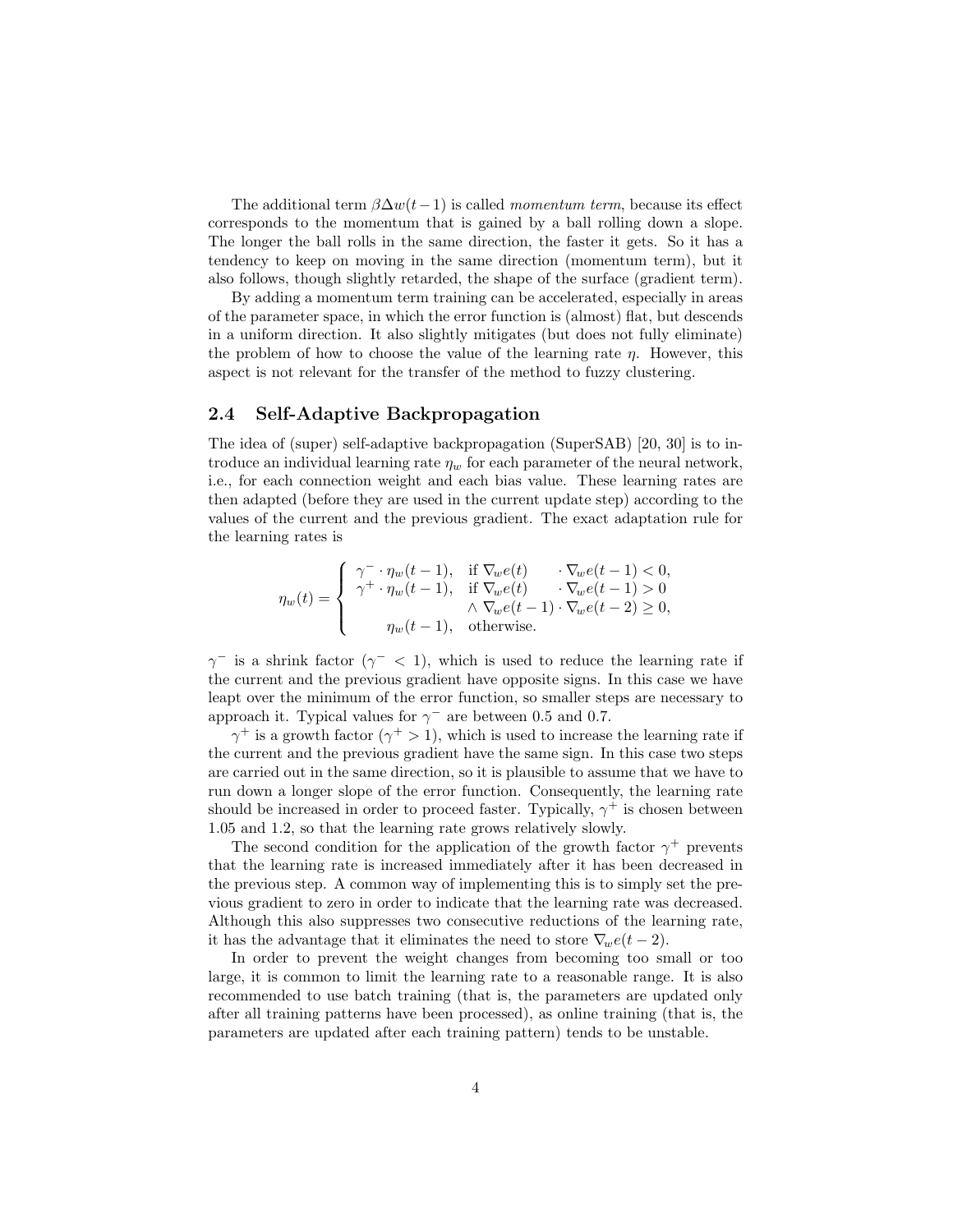#### 2.5 Resilient Backpropagation

The resilient backpropagation approach (Rprop) [27] can be seen as a combination of the ideas of Manhattan training (which is like standard backpropagation, though only the sign of the gradient is used, so that the learning rate determines the step size directly) and (super) self-adaptive backpropagation. For each parameter of the (artificial) neural network, that is, for each connection weight and each bias value, an individual step width  $\Delta w$  is introduced, which is adapted according to the values of the current and the previous gradient. The adaptation rule reads

$$
\Delta w(t) = \begin{cases}\n\gamma^- \cdot \Delta w(t-1), & \text{if } \nabla_w e(t) & \cdot \nabla_w e(t-1) < 0, \\
\gamma^+ \cdot \Delta w(t-1), & \text{if } \nabla_w e(t) & \cdot \nabla_w e(t-1) > 0 \\
\wedge \nabla_w e(t-1) \cdot \nabla_w e(t-2) > 0, \\
\Delta w(t-1), & \text{otherwise.}\n\end{cases}
$$

In analogy to self-adaptive backpropagation,  $\gamma^-$  is a shrink factor  $(\gamma^- < 1)$  and  $\gamma^+$  a growth factor  $(\gamma^+ > 1)$ , which are used to decrease or to increase the step width. The application of these factors is justified in exactly the same way as for self-adaptive backpropagation. The typical ranges of values also coincide (that is,  $\gamma^- \in [0.5, 0.7]$  and  $\gamma^+ \in [1.05, 1.2]$ ).

Like in self-adaptive backpropagation the step width is restricted to a reasonable range in order to avoid far jumps as well as slow learning. It is also advisable to use batch training as online training can be very unstable.

In several applications of (artificial) neural networks resilient backpropagation has proven to be superior to a lot of other approaches (including momentum term, self-adaptive backpropagation, and quick backpropagation), especially w.r.t. training time [32]. It is commonly regarded as one of the most highly recommendable methods for training multilayer perceptrons.

### 2.6 Quick Backpropagation

The idea underlying quick backpropagation (Quickprop) [10] is to locally approximate the error function by a parabola (see Figure 1) and to change the weight in such a way that we end up at the apex of this parabola. That is, the weight is simply set to the value at which the apex lies. If the error function is "good-natured", that is, can be approximated well by a parabola, this enables us to get fairly close to the true minimum in one or very few steps.

The rule for changing the weights can easily be derived from the derivative of the approximation parabola (see Figure 2). Obviously, it is (consider the shaded triangles, both of which describe the slope of the derivative)

$$
\frac{\nabla_w e(t-1) - \nabla_w e(t)}{w(t-1) - w(t)} = \frac{\nabla_w e(t)}{w(t) - w(t+1)}.
$$

Solving for  $\Delta w(t) = w(t+1) - w(t)$  and exploiting  $\Delta w(t-1) = w(t) - w(t-1)$ we get

$$
\Delta w(t) = \frac{\nabla_w e(t)}{\nabla_w e(t-1) - \nabla_w e(t)} \cdot \Delta w(t-1).
$$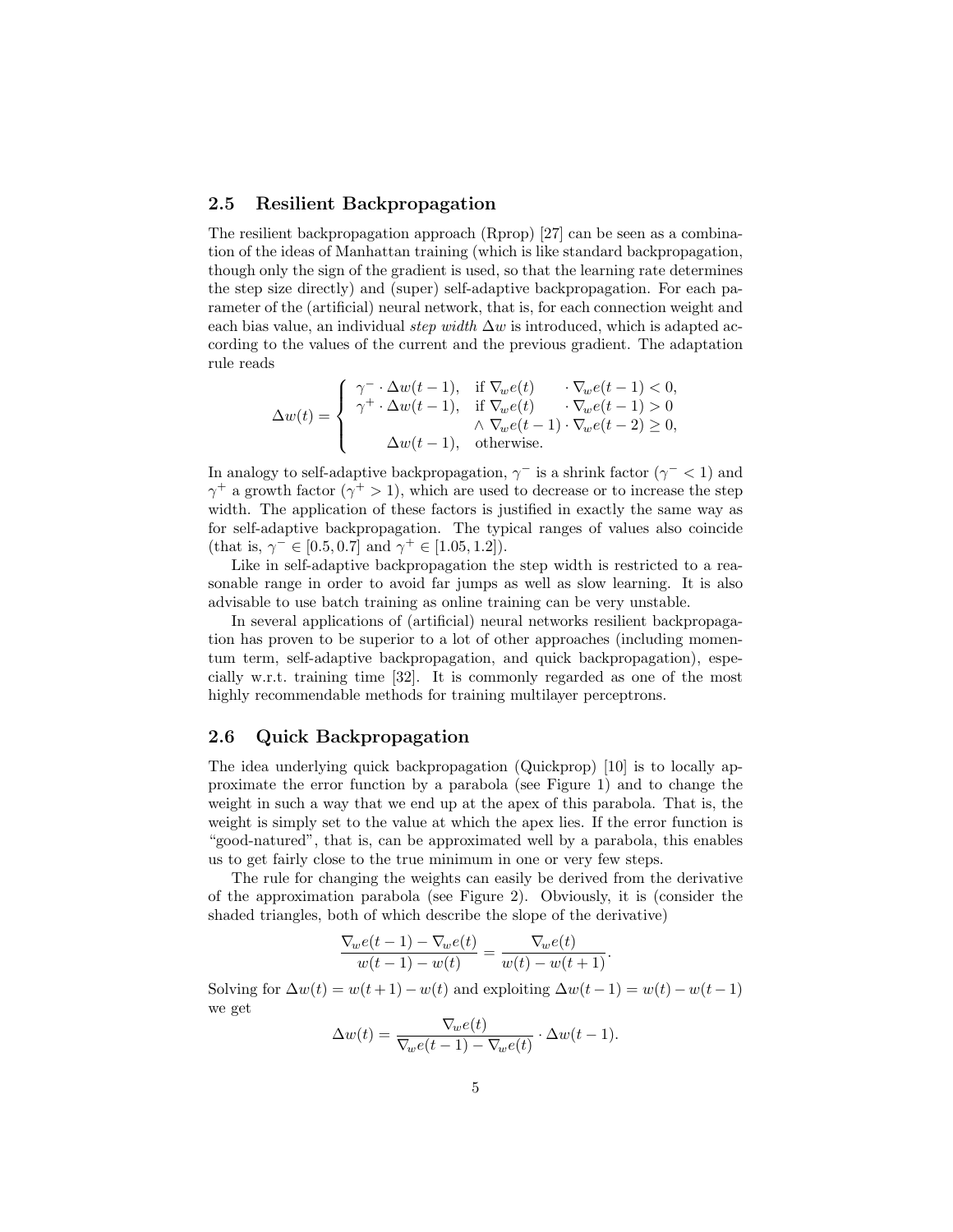

Figure 1: Quick backpropagation uses a parabola to locally approximate the error function. m is the value of the true minimum.



Figure 2: The formula for the weight change can easily be derived from the derivative of the approximation parabola.

However, it has to be taken into account that the above formula does not distinguish between a parabola that opens upwards (ascending derivative) and one that opens downwards (descending derivative), so that a maximum of the error function may be approached. Although this can be avoided by checking whether

$$
\frac{\nabla_w e(t) - \nabla_w e(t-1)}{w(t) - w(t-1)} = \frac{\nabla_w e(t) - \nabla_w e(t-1)}{\Delta w(t-1)} > 0
$$

holds (in this case the parabola opens upwards), this check is often missing in implementations (maybe because this case occurs only fairly rarely in practice). Furthermore a growth factor is usually introduced, which limits the weight change relative to the previous step. That is, it is made sure that

$$
|\Delta w(t)| \le \alpha \cdot |\Delta w(t-1)|
$$

holds, where  $\alpha$  is a parameter that is commonly chosen between 1.75 and 2.25.

In addition, (artificial) neural network implementations of this method often add a normal gradient descent step if the two gradients  $\nabla_w e(t)$  and  $\nabla_w e(t-1)$ have the same sign, that is, if the minimum does not lie between the current and the previous weight value. Finally, it is advisable to limit the weight change to some maximum in order to avoid far (and thus unstable) jumps.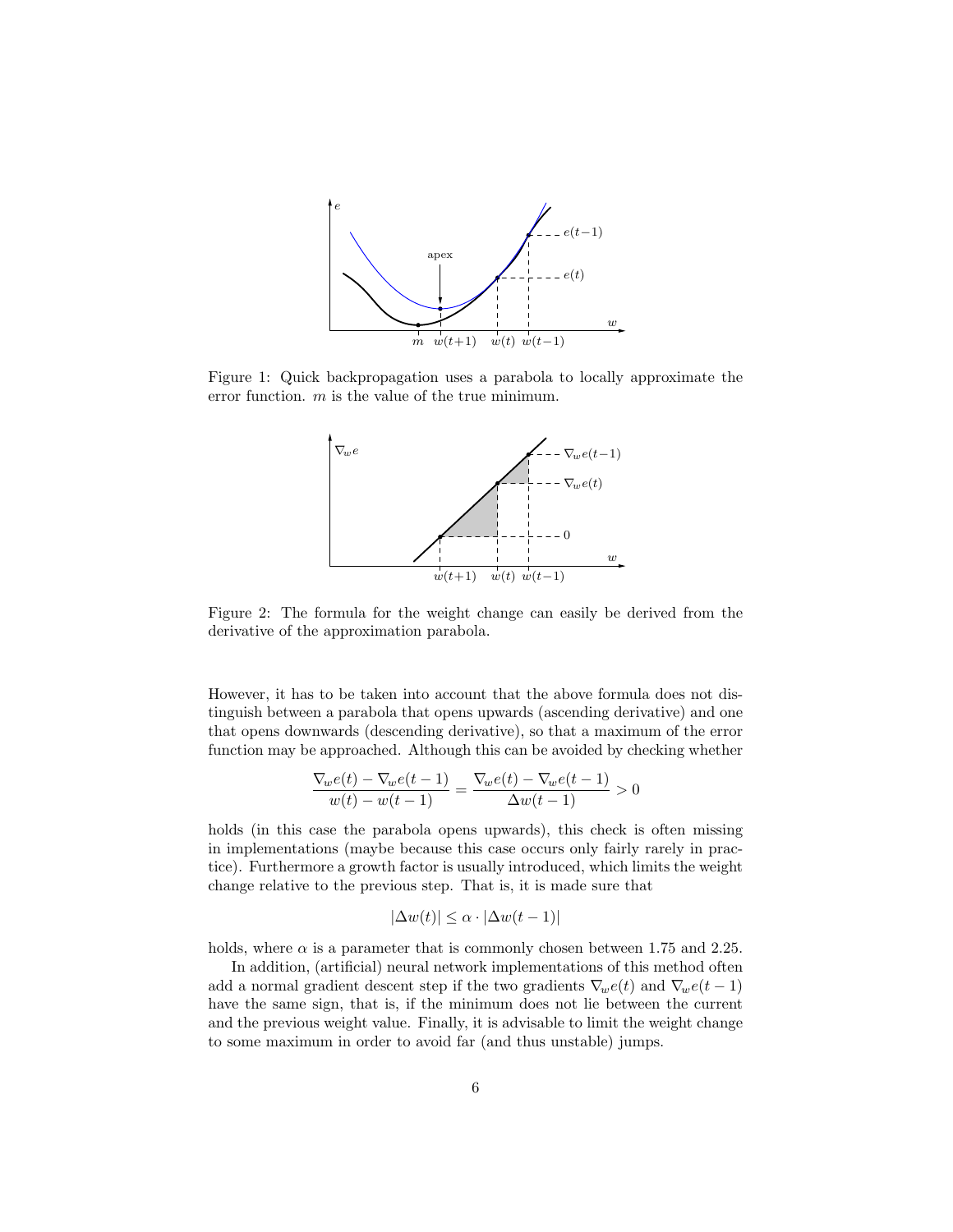If the assumptions underlying the quick backpropagation method—that is, that the error function can be approximated locally by a parabola, which opens upwards, and that the parameters can be changed fairly independently of each other—hold and if batch training is used, it is one of the fastest training methods for multilayer perceptrons. Otherwise it tends to be somewhat unstable and is susceptible to oscillations (that is, it may fail to converge reliably).

### 3 Fuzzy Clustering

Fuzzy clustering is an objective function based method (see Section 3.1 for a formal definition) to divide a data set into a set of groups or clusters [2, 3, 4, 17, 8]. In contrast to standard (crisp) clustering, fuzzy clustering offers the possibility to assign a data point to more than one cluster, so that overlapping clusters can be handled conveniently, and to assign it with degrees of membership. Each cluster is represented by a prototype, which consists of a cluster center and maybe some additional information about the size and the shape of the cluster (see Section 3.2 for examples). The degree of membership, to which a data point belongs to a cluster, is computed from the distances of the data point to the cluster centers w.r.t. the size and shape information.

#### 3.1 Objective Function

Formally, in fuzzy clustering we are given a data set **X** of n data points  $\vec{x}_j \in \mathbb{R}^m$ , which is to be divided into  $c$  clusters, where  $c$  has to be specified by a user (however, see, for example,  $[9]$  for automatic ways to determine c). The fuzzy clustering result is obtained by minimizing the objective function

$$
J(\mathbf{X}, \mathbf{U}, \mathbf{C}) = \sum_{i=1}^{c} \sum_{j=1}^{n} u_{ij}^{\kappa} d^2(\vec{x}_j, \mathbf{c}_i)
$$

subject to

$$
\forall i \in \{1, ..., c\} : \sum_{j=1}^{n} u_{ij} > 0
$$
 and  $\forall j \in \{1, ..., n\} : \sum_{i=1}^{c} u_{ij} = 1.$ 

Here  $u_{ij} \in [0,1]$  is the degree of membership with which the data point  $\vec{x}_j$ belongs to the *i*-th cluster,  $\mathbf{c}_i$  is the prototype of the *i*-th cluster, and  $d(\vec{x}_j, \mathbf{c}_i)$ is the distance between the data point  $\vec{x}_j$  and the prototype  $c_i$ . C denotes the set of all c cluster prototypes  $c_1, \ldots, c_c$ . The  $c \times n$  matrix  $U = [u_{ij}]$  is called the fuzzy partition matrix and the parameter  $\kappa$  is called the *fuzzifier*. This parameter determines the "fuzziness" of the clustering result. With higher values for  $\kappa$  the boundaries between the clusters become softer, with lower values they get harder. Usually  $\kappa = 2$  is chosen. The two constraints ensure that no cluster is empty and that the sum of the membership degrees for each datum equals 1, so that each data point has the same weight.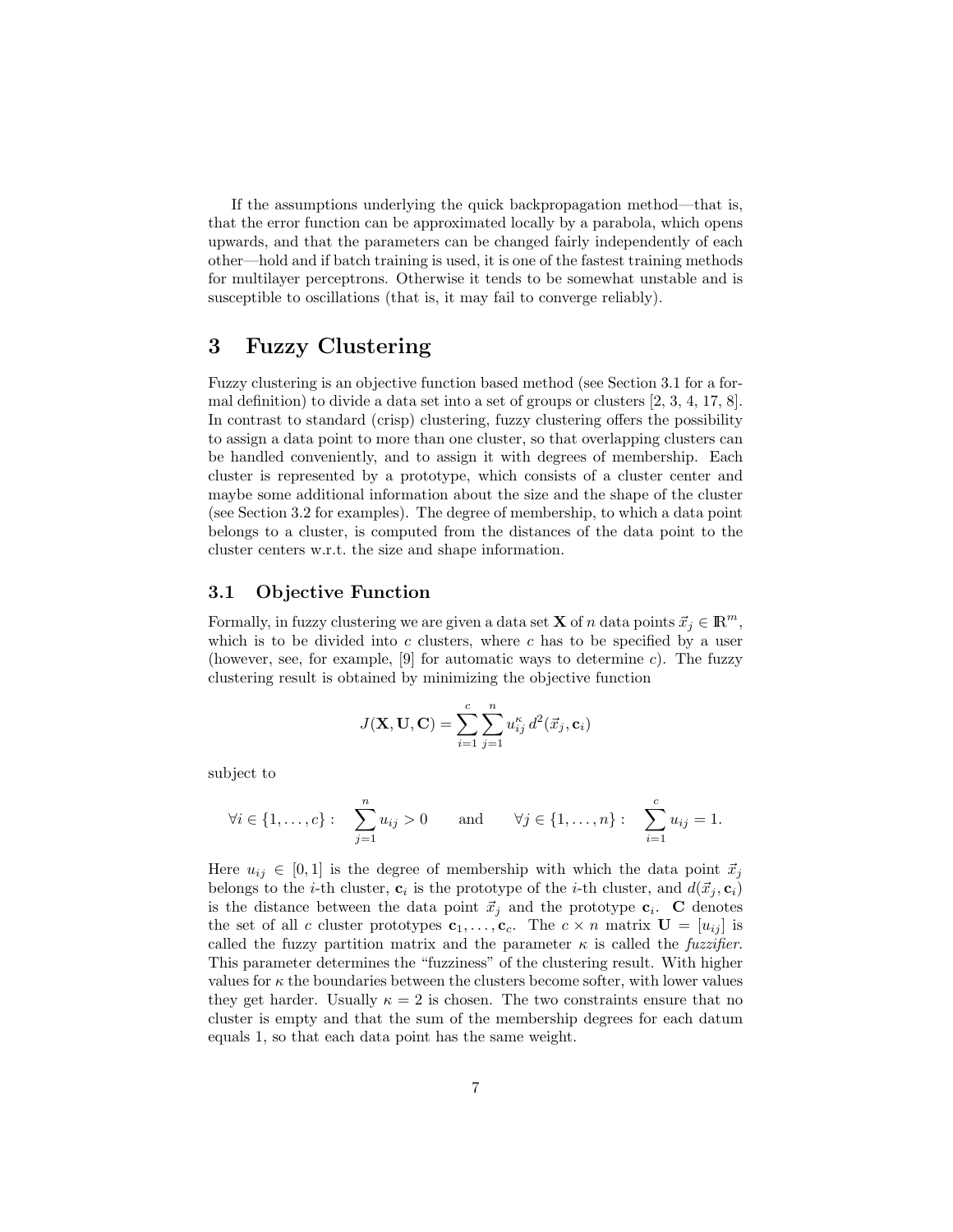Unfortunately, the objective function  $J$  cannot be minimized directly w.r.t. both the cluster prototypes and the membership degrees. Therefore an iterative algorithm is used, which alternately optimizes the cluster prototypes and the membership degrees, each time keeping the other set of parameters fixed at their current values. The update formulae are derived by (partially) differentiating the objective function (extended by Lagrange multipliers to incorporate the constraints) w.r.t. the parameters to optimize and setting this derivative equal to zero. For the membership degrees one thus obtains the update rule

$$
u_{ij} = \frac{\left(d^2(\vec{x}_j, \mathbf{c}_i)\right)^{\frac{1}{1-\kappa}}}{\sum_{k=1}^c \left(d^2(\vec{x}_j, \mathbf{c}_k)\right)^{\frac{1}{1-\kappa}}}, \quad \text{or} \quad u_{ij} = \frac{d^{-2}(\vec{x}_j, \mathbf{c}_i)}{\sum_{k=1}^c d^{-2}(\vec{x}_j, \mathbf{c}_k)} \quad \text{for } \kappa = 2.
$$

That is, the membership degrees basically reflect the relative inverse squared distance of the data point to the different cluster centers. This formula is independent of what kind of cluster prototype and what distance function is used.

#### 3.2 Cluster Prototypes and Distance Functions

In order to obtain the update formulae for the cluster parameters, one has to distinguish between algorithms that use different kinds of cluster prototypes and, consequently, different distance functions. The most common fuzzy clustering algorithm is the fuzzy c-means algorithm  $|2|$ . It uses only cluster centers as prototypes, that is,  $\mathbf{c}_i = (\vec{c}_i)$ . Consequently, the distance function is simply the Euclidean distance between data point and cluster center, that is,

$$
d_{\text{fcm}}^2(\vec{x}_j, \mathbf{c}_i) = (\vec{x}_j - \vec{c}_i)^\top (\vec{x}_j - \vec{c}_i),
$$

which leads to the update rule

$$
\vec{c}_i = \frac{\sum_{j=1}^n u_{ij}^{\kappa} \, \vec{x}_j}{\sum_{j=1}^n u_{ij}^{\kappa}}
$$

for the cluster centers. Due to the Euclidean distance, the fuzzy c-means algorithm yields (hyper-)spherical clusters. Since there is no (cluster-specific) size parameter, all clusters have the same size.

A more flexible fuzzy clustering variant is the Gustafson–Kessel algorithm [13]. It yields (hyper-)ellipsoidal clusters by extending the cluster prototypes with (cluster-specific) fuzzy covariance matrices. That is,  $\mathbf{c}_i = (\vec{c}_i, \mathbf{S}_i)$ , where  $\mathbf{S}_i$  is the fuzzy covariance matrix, which is normalized to determinant 1 in order to unify the cluster size. The distance function is

$$
d_{\mathrm{g}k}^2(\vec{x}_j, \mathbf{c}_i) = (\vec{x}_j - \vec{c}_i)^{\top} \mathbf{S}_i^{-1} (\vec{x}_j - \vec{c}_i),
$$

that is, a (cluster-specific) Mahalanobis distance. This leads to exactly the same update rule for the cluster centers as for the fuzzy c-means algorithm (see above). The fuzzy covariance matrices are updated according to

$$
\mathbf{S}_i = |\mathbf{\Sigma}_i|^{-\frac{1}{m}} \mathbf{\Sigma}_i \quad \text{where} \quad \mathbf{\Sigma}_i = \sum_{j=1}^n u_{ij}^{\kappa} (\vec{x}_j - \vec{c}_i) (\vec{x}_j - \vec{c}_i)^{\mathsf{T}}.
$$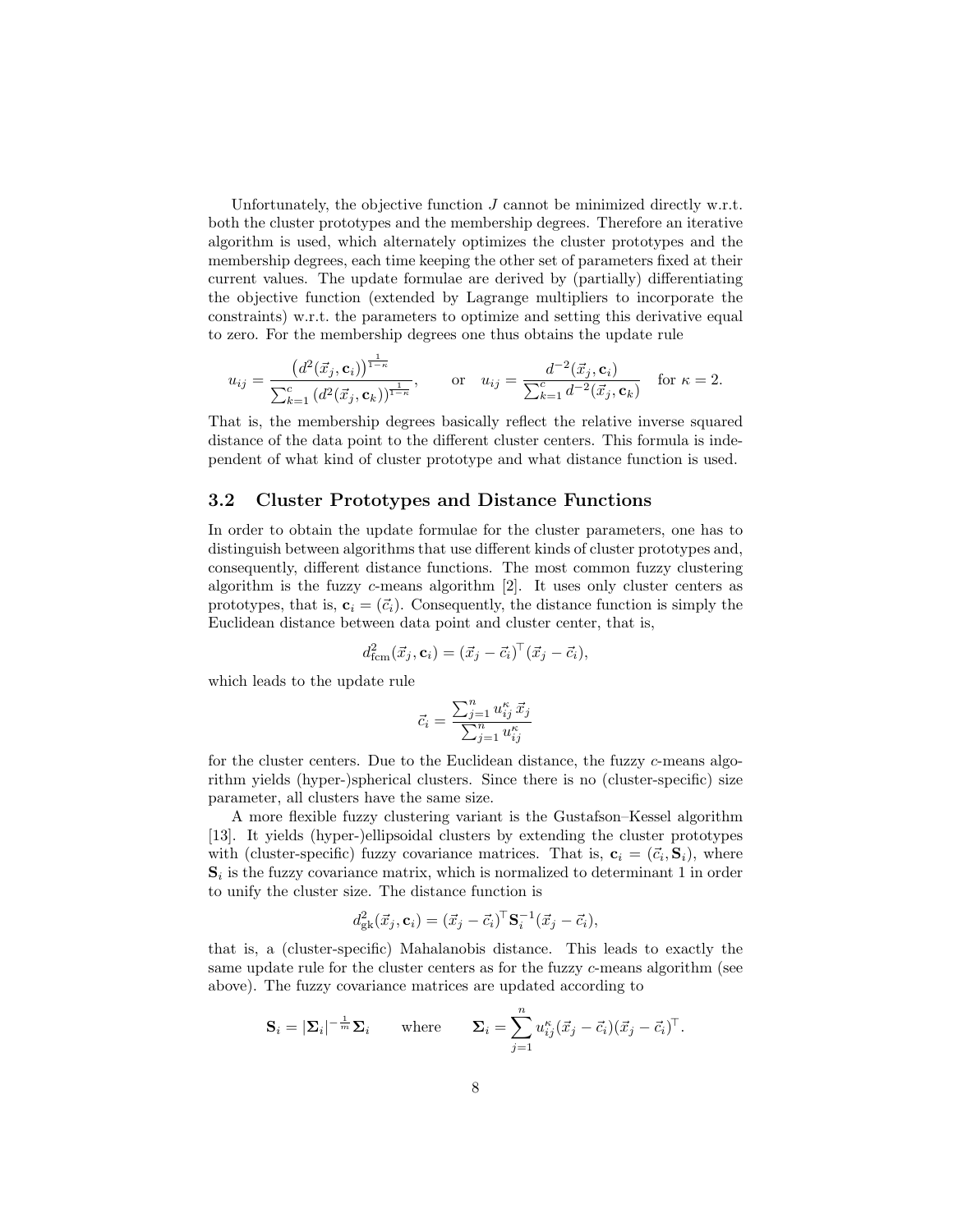There is also a restricted version of the Gustafson–Kessel algorithm, in which only the variances of the individual dimensions are taken into account [23]. That is, this variant uses only the diagonal elements of the matrix  $S_i$  and all other matrix elements are set to zero. Since this means that the clusters are axes-parallel (hyper-)ellipsoids, it is common to refer to this variant as the axesparallel Gustafson–Kessel algorithm.

Other approaches to incorporate shape and size information into the cluster prototypes have been studied, for example, in [12, 21, 22, 7, 8] and several other publications. In this paper, however, only the three approaches reviewed above are considered, that is, standard fuzzy clustering as well as axes-parallel and general Gustafson–Kessel clustering. It should be noted, though, that the general scheme of the update modifications described below is, in principle, applicable to such alternative approaches as well.

### 4 Transfer of the Update Modifications

In order to be able to apply the update modifications reviewed in Section 2, the (negated) gradient  $-\nabla_w e(t)$  w.r.t. a (weight) parameter w is identified with the difference  $\delta\theta(t)$  between two consecutive values of a cluster parameter  $\theta$  (that is, a center coordinate or matrix element), as it can be computed with the standard center or covariance matrix update rules. In this way all modifications of a pure gradient descent scheme can be applied (almost) directly.

The following description assumes that only the update of the cluster parameters (centers and covariance matrices) is modified, while the membership degrees are updated in the standard way (that is, with the update rule stated in Section 3.1). However, it should be noted that, in principle, the same update modifications could be applied to the membership degrees as well.<sup>1</sup> The only problem with this option is that it requires (at least for most update modifications) to store the membership degrees as well as maybe several additional parameters. This is not necessary for an implementation of standard fuzzy clustering, where it suffices to have the membership degrees on a point by point basis, and can immediately "forget" the membership degrees for a data point once the corresponding parameter update terms have been computed.

### 4.1 Update Step Expansion

Even though the standard form of error backpropagation (see Section 2.2) corresponds, in a way, to the standard form of updating the cluster parameters, it still yields an update modification, because one may introduce a kind of "learning rate", which influences the step size, into the clustering process as well.

Of course, in fuzzy clustering this learning rate should be no less than 1, because a factor of 1 simply gives us the standard update step, which is optimal for fixed membership degrees. Factors larger than 1 can obviously be beneficial

<sup>&</sup>lt;sup>1</sup>I am grateful to Thomas Runkler for pointing out this possibility to me, which I had overlooked initially due to the way in which I had implemented standard fuzzy clustering.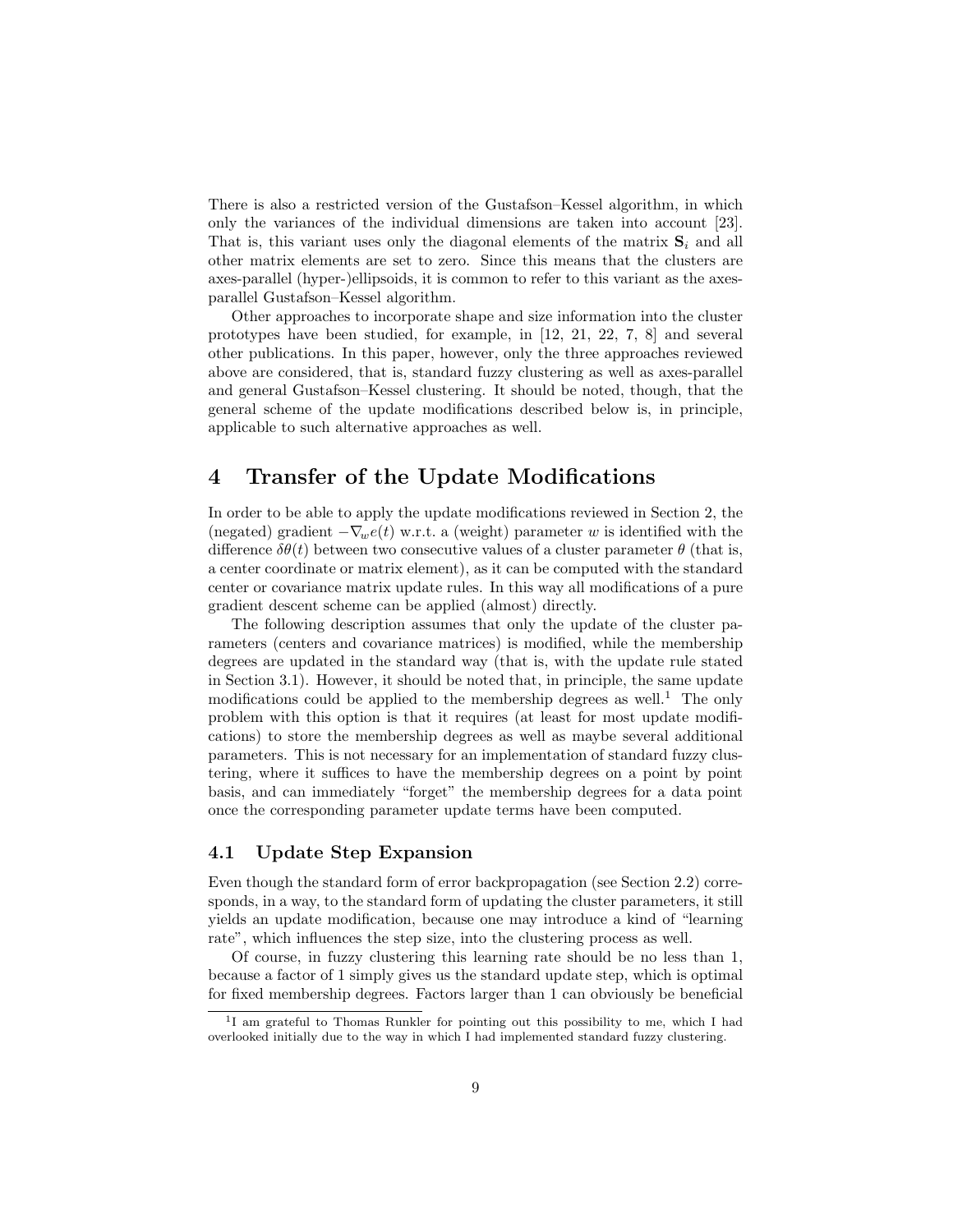if one assumes that the next update step will change the parameters in roughly the same direction as the current one. However, for factors smaller than 1 to be useful, the standard update step would have to overshoot the (final) optimum in every step, so that reducing the step size gets us closer to the (final) optimum. Even though this is imaginable, it is not what can be observed in practice. In preliminary experiments, smaller factors always slowed down convergence.

As a consequence, this factor is only used to expand the step size, never to shrink it (that is,  $\eta \geq 1$ ). The extended update rule thus reads

$$
\Delta\theta(t) = \eta \delta\theta(t),
$$

where  $\delta\theta(t)$  is the change of the cluster parameter  $\theta$  as it is computed with the standard update rule in step t. Experiments were conducted for  $\eta \in [1.05, 2]$ .

#### 4.2 Momentum Term

The momentum term approach (see Section 2.3) can be transferred fairly directly, namely with the straightforward update rule

$$
\Delta\theta(t) = \delta\theta(t) + \beta\Delta\theta(t-1) \quad \text{with } \beta \in [0,1).
$$

In the experiments momentum coefficients  $\beta \in [0.05, 0.9]$  were tried. However, relying on the same plausible reasoning as in the preceding section, the update step was bounded from below by  $\delta\theta(t)$ , that is, by a standard update step. In addition, preliminary experiments showed that it is beneficial to bound the update step size from above by a maximum that can be specified as a multiple of the standard update step  $\delta\theta(t)$ . This bounding improved robustness and even speed, since improper update steps have to be "corrected" by later update steps, which can lose time. In other words,  $\Delta\theta(t)$  is clamped to  $[\delta\theta(t), \eta_{\text{max}}\delta\theta(t)]$  with  $\eta_{\text{max}} = 1.8$  (see the next section for a justification of this value).

#### 4.3 Self-adaptive Step Expansion

Self-adaptive backpropagation (see Section 2.4) can also be transferred with ease, yielding a self-adaptive expansion factor. However, the update rule for the expansion factor update can be simplified to

$$
\eta_{\theta}(t) = \begin{cases} \gamma^{-} \cdot \eta_{\theta}(t-1), & \text{if } \delta\theta(t) \cdot \delta\theta(t-1) < 0, \\ \gamma^{+} \cdot \eta_{\theta}(t-1), & \text{if } \delta\theta(t) \cdot \delta\theta(t-1) > 0, \\ \eta_{\theta}(t-1), & \text{otherwise.} \end{cases}
$$

That is, the expansion factor is allowed to grow immediately after a shrink (which was ruled out in Section 2.4), as this seemed to have no harmful effects. In the experiments  $\gamma = 0.7$  and  $\gamma^+ = 1.2$  were used, thus introducing a fairly strong tendency to increase the expansion factor and to keep it large. However, as this led to instabilities in some runs, the expansion factor was also bounded from above. In preliminary experiments an upper bound of 2 worked well in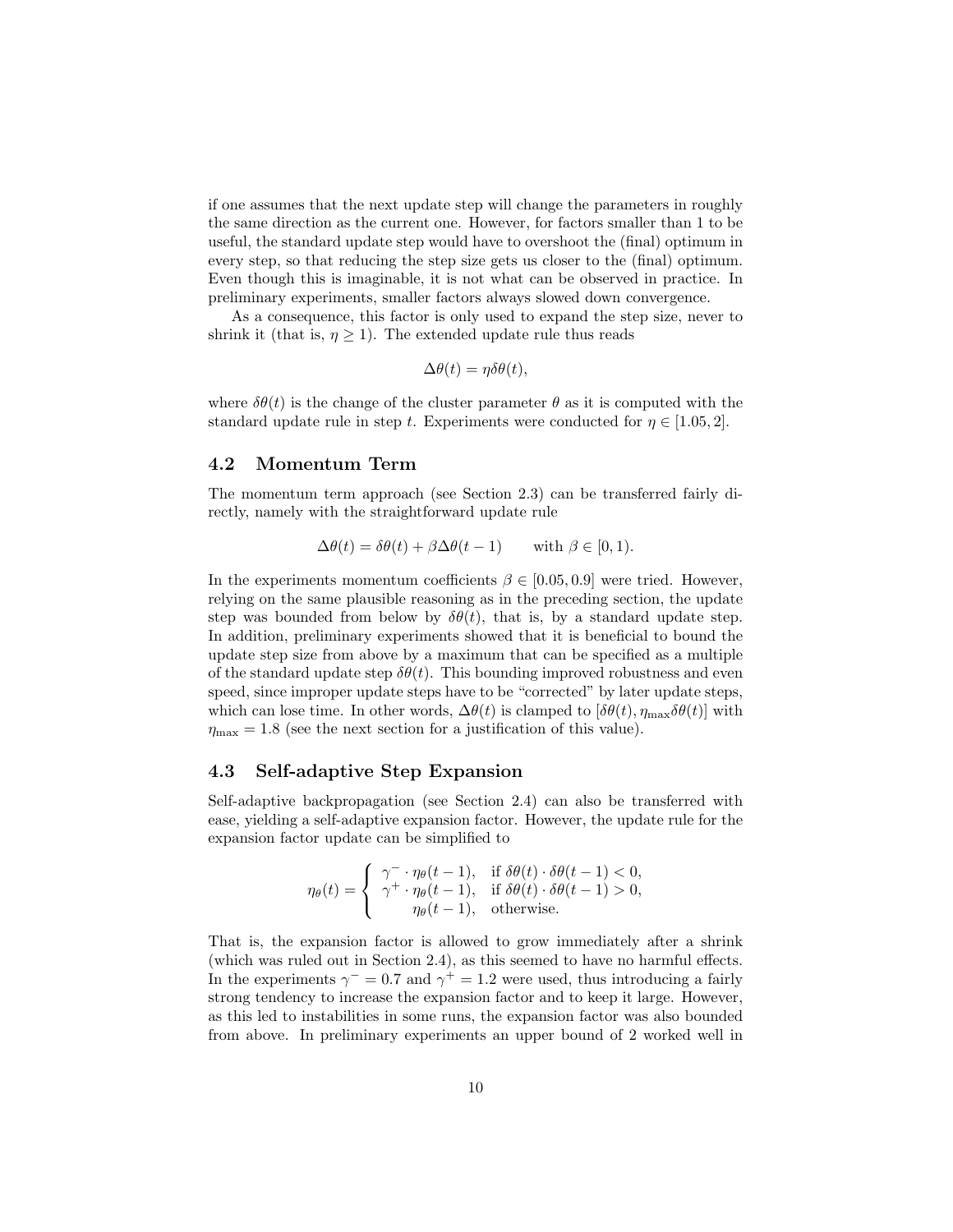most cases, but not in all. An upper bound of 1.8 was perfectly robust and was therefore used in all experiments. As an alternative one may consider smaller values of  $\gamma^-$ , and especially of  $\gamma^+$ , which also help to increase the robustness, but unfortunately also reduce the convergence speed. Finally, the expansion factor was bounded from below by 1, so that at least a standard update step is carried out. In other words,  $\eta_{\theta}(t)$  is clamped to  $[1, \eta_{\text{max}}]$  with  $\eta_{\text{max}} = 1.8$ .

#### 4.4 Resilient Update

Resilient backpropagation (see Section 2.5) is transferred in the same way as self-adaptive backpropagation, with the same simplification of the update rule to

$$
\Delta\theta(t) = \begin{cases}\n\gamma^- \cdot \Delta\theta(t-1), & \text{if } \delta\theta(t) \cdot \delta\theta(t-1) < 0, \\
\gamma^+ \cdot \Delta\theta(t-1), & \text{if } \delta\theta(t) \cdot \delta\theta(t-1) > 0, \\
\Delta\theta(t-1), & \text{otherwise.} \n\end{cases}
$$

In the experiments the same values  $\gamma^+ = 0.7$  and  $\gamma^+ = 1.2$  were used as for a selfadaptive expansion factor. In addition,  $\Delta\theta(t)$  is clamped to  $[\delta\theta(t), \eta_{\text{max}}\delta\theta(t)]$ with  $\eta_{\text{max}} = 1.8$ , based on the same arguments as in the preceding sections.

#### 4.5 Quick Propagation Analog

Quick backpropagation (see Section 2.5) is also transferred directly, using the same parabola approximation scheme, which leads to the update rule

$$
\Delta \theta(t) = \frac{\delta \theta(t)}{\delta \theta(t-1) - \delta \theta(t)} \cdot \Delta \theta(t-1).
$$

The application of this rule is preceded by a check for a parabola that opens upwards. If the values indicate that the parabola opens downwards (and thus a local maximum would be approached with the above formula), a standard update step is carried out instead. As for quick backpropagation a growth factor  $\alpha$  (set in the experiments to  $\alpha = 2$ ) is used to ensure

$$
|\Delta \theta(t)| \le \alpha |\Delta \theta(t-1)|
$$

and the update step is clamped to  $[\delta\theta(t), \eta_{\text{max}}\delta\theta(t)]$  with  $\eta_{\text{max}} = 1.8$  as explained before, although this update method seemed to be less susceptible to stability issues, possibly due to the bounding effect of the growth factor  $\alpha$ .

#### 4.6 Updating Covariance Matrices

Updating center coordinates with a modified update rule does not pose particular problems, since basically any values are feasible and there are no formal dependences between different coordinates. However, when updating the elements of covariance matrices, one has to take care of the fact that they have a bounded range of values and formally depend on each other. For example, the diagonal elements (the variances) must be positive and if  $s_x^2$  and  $s_y^2$  are the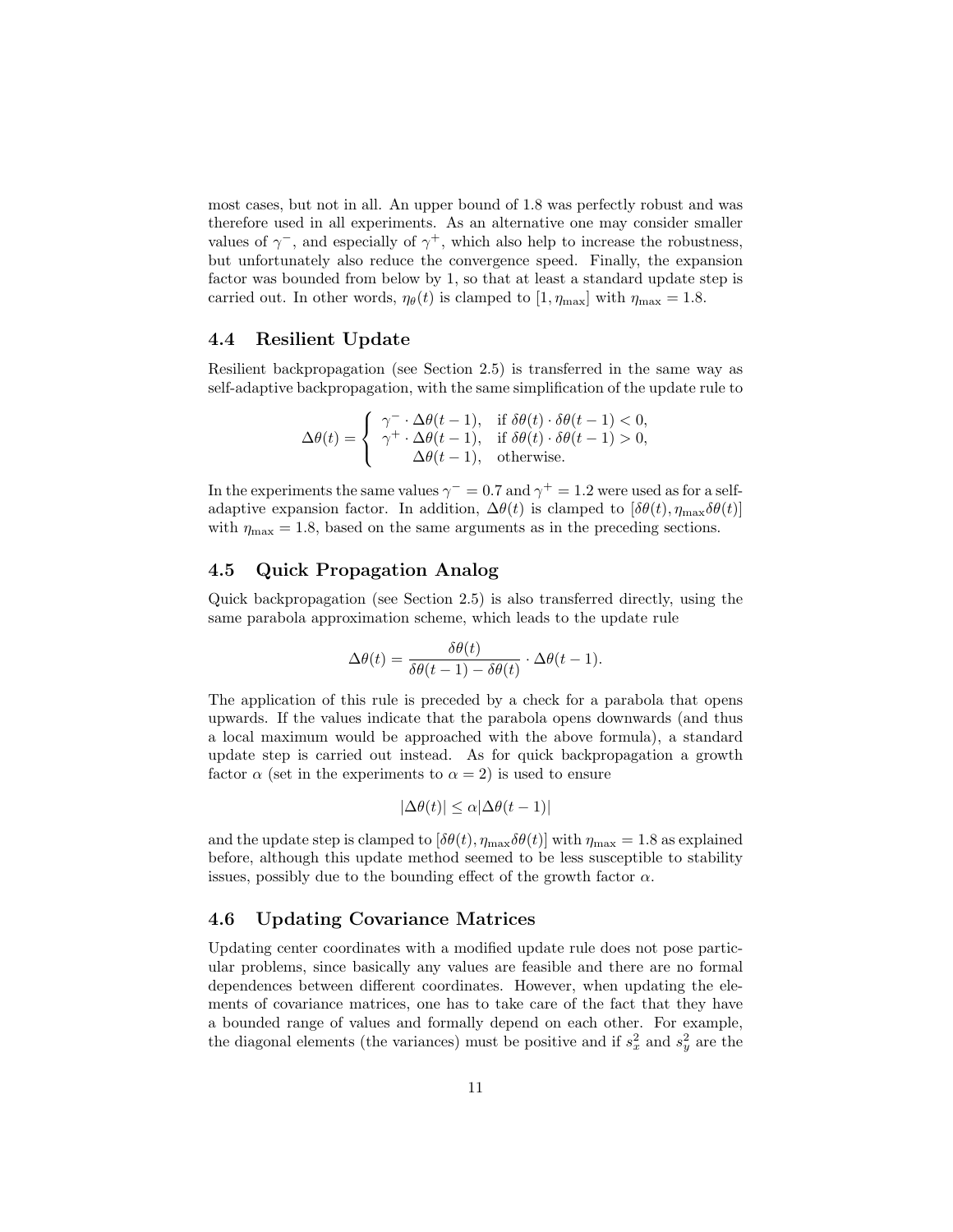variances for two attributes x and y and  $s_{xy}$  is the corresponding covariance, it must be  $s_{xy}^2 \leq s_x^2 s_y^2$ . (Actually even equality is not acceptable, since then the covariance matrix is singular.) Furthermore, there are certain dependences between different covariances, which hinder changing them freely.

As a consequence, applying the modified update rules directly to the elements of covariance matrices can yield matrices that are singular or even not positive definite, thus rendering it impossible to interpret them as covariance matrices. In order to cope with this problem, the result matrix of a modified update has to be checked whether it is positive definite, which can easily be done, for example, with Cholesky decomposition. (Note that this incurs basically no additional costs, because for the distance computations we need the inverse covariance matrix, which is most conveniently obtained with Cholesky decomposition anyway.) If a matrix is found to be not positive definite, it is replaced by the covariance matrix that results from an unmodified update. This procedure replaces the cruder approach of [6] where it was tried to "repair" an infeasible matrix resulting from a modified update by pushing it back into the feasible range by shifting its eigenvalues.

For diagonal covariance matrices (axes-parallel Gustafson–Kessel algorithm, see Section 3.2), the above check can be simplified and made more flexible as follows: since the variances are not formally dependent on each other, each of them can be treated independently. Hence for each variance it is checked whether the modified update assigns a positive value to it. If not, the variance is set to the value that results from a standard update step, thus ensuring consistent variances. Note that this procedure may lead to a matrix in which some variances have been obtained by a modified update, while others are obtained by a standard update. In contrast to this, the procedure described in the preceding paragraph can only lead to matrices in which either all entries are obtained by a modified update, or all entries are obtained by a standard update.

It should also be noted that all update modifications are carried out on the unnormalized covariance matrices  $\Sigma_i$ , not on the normalized matrices  $S_i$ (which have determinant 1), since the normalization can have strange deteriorating effects. In contrast to this, in [6] the modifications were applied after normalization, which rendered the method less robust.

As an alternative to modify the update of the covariance matrices, one may consider an approach which works on the lower triangular matrix resulting from a Cholesky decomposition (the *Cholesky factor*) rather than the covariance matrices themselves.<sup>2</sup> This has the advantage, that the product of a lower triangular matrix with its own transpose yields at least a positive semi-definite matrix. However, there are (at least) two problems with such an approach.

In the first place, it is not enough to ensure that the resulting matrix is positive semi-definite. In practice, even positive-definite is not enough, but one must ensure that all eigenvalues are sufficiently large (that is, that the matrix is not *ill-conditioned*), because otherwise it is not useful for distance computations. Hence the fundamental problem may still persist with this approach.

<sup>2</sup> I am grateful to one of the anonymous reviewers for pointing out this possibility.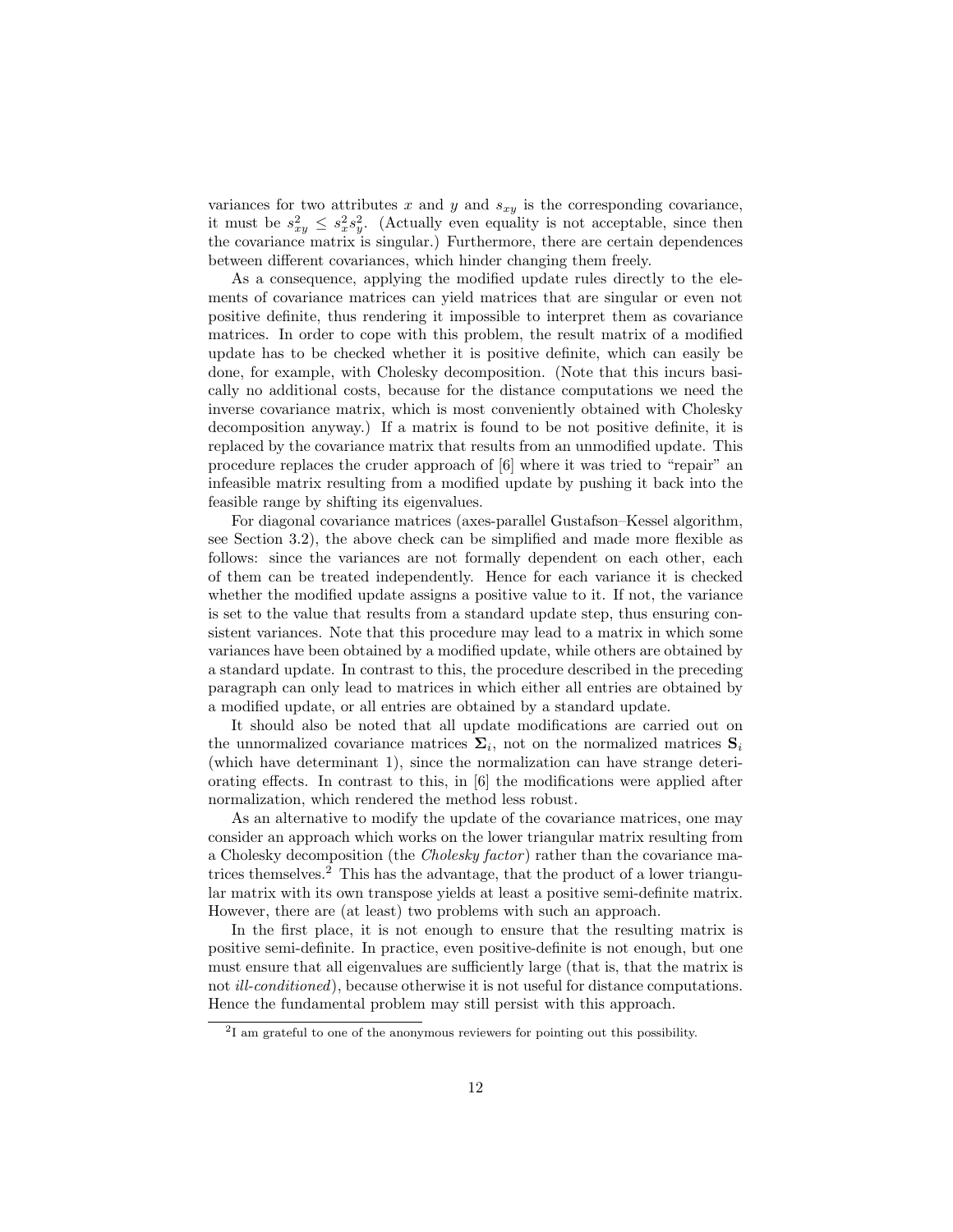Secondly, which is actually a more serious issue, updates of the Cholesky factor can have fairly unintuitive effects on the resulting (covariance) matrix. Consider as an extreme case that the upper left element, which is simply the square root of the corresponding variance, becomes negative due to an overshoot in the update. Then the resulting variance (as its square) is, of course, still positive, but appears to have strangely "bounced back" from zero by an uncontrolled amount. It may even end up larger than the variance before the update, although the standard update set out to reduce it.

## 5 Convergence Evaluation

The convergence evaluation is based on the idea to compare the state of the cluster parameters in the current update step (intermediate clustering result) with the state that is reached in the convergence limit by the update process (final clustering result). For this purpose a measure for comparing clustering results is needed, for which so-called relative cluster evaluation measures are a well-known and straightforward choice (see Section 5.1). In order to obtain a general assessment, a proper way of averaging these measures over several trials is needed, so that average convergence curves can be drawn and a kind of convergence speed coefficient can be computed from them (see Section 5.2).

#### 5.1 Comparing Clustering Results

Relative cluster evaluation measures compare two partitions of given data, which are described by (fuzzy) partition matrices. One of these partitions is a clustering result, while the other can be either also a clustering result or may be given by an independent classification or a user-defined grouping. In the latter case one also speaks of external cluster evaluation measures [14, 15], although the methods and measures used in both cases are usually the same.

The main problem of comparing two partitions of given data is how to relate the clusters of the one partition to the clusters of the other. A common solution to this problem is to find the best permutation of the rows of one partition matrix (mapping rows with the same index onto each other). That is, we find the best one-to-one mapping of the clusters from the two partitions. The actual comparison of the partition matrices can then be computed, for example, by a simple mean squared difference of their elements. That is, we compute

$$
Q_{\text{diff}}\left(\mathbf{U}^{(1)},\mathbf{U}^{(2)}\right) = \min_{\pi \in \Pi(c)} \frac{1}{cn} \sum_{i=1}^{c} \sum_{j=1}^{n} \left(u_{ij}^{(1)} - u_{\pi(i)j}^{(2)}\right)^2.
$$

 $\mathbf{U}^{(k)} = (u_{ij}^{(k)})_{1 \leq i \leq c, 1 \leq n}$  for  $k = 1, 2$  are the two partition matrices to compare, n is the number of data points, c the number of clusters, and  $\Pi(c)$  is the set of all permutations of the numbers 1 to c. The minimum captures formally what is meant by the "best" permutation (smallest mean squared difference).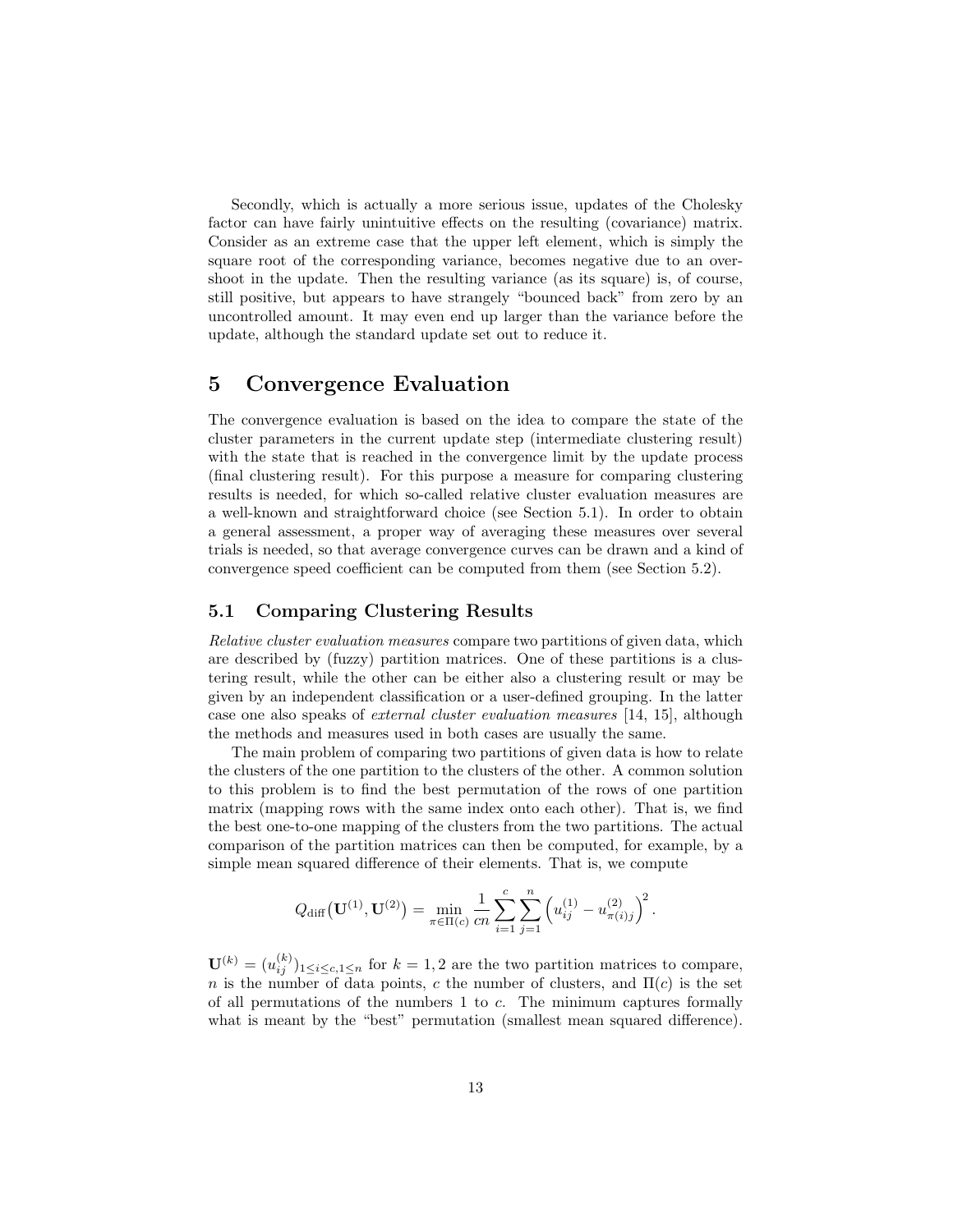Obviously, this measure becomes 0 if the two partition matrices coincide, which is the main reason why it is the only measure that was used in the experiments.

Alternatives to this simple and straightforward measure include the *(crossclassification)* accuracy and the  $F_1$ -measure [28], which can be extended to fuzzy partition matrices by introducing a  $t$ -norm as a parameter (see [9] for details). However, in the fuzzy case these alternatives do not have a fixed value for two identical partition matrices (the value depends on the cluster structure), which make them a lot less convenient to use, especially for the purpose at hand.

As an alternative to comparing partition matrices directly, one may first compute from each of them an  $n \times n$  coincidence matrix, also called a cluster *connectivity matrix* [25], which states for each pair of data points whether they are assigned to the same cluster or not. Formally, such a coincidence matrix  $\Psi = (\psi_{jl})_{1 \leq j,l \leq n}$  is computed from a partition matrix U by

$$
\psi_{jl} = \sum_{i=1}^{c} u_{ij} u_{il}.
$$

Note that in the fuzzy case the product (which represents a conjunction of membership statements) may also be replaced by some other *t*-norm.

After coincidence matrices  $\Psi^{(1)}$  and  $\Psi^{(2)}$  are computed from the two partition matrices  $\mathbf{U}^{(1)}$  and  $\mathbf{U}^{(2)}$ , the comparison is carried out by computing statistics of the number of data point pairs that are in the same group in both partitions, in the same group in one, but in different groups in the other, or in different groups in both. Measures based on this approach are the Rand statistic or Rand index [26], the Jaccard coefficient or Jaccard index [19], the Fowlkes– Mallows index [11], and the Hubert index [18] (also known as the Hubert–Arabie index or the *adapted Rand statistic/index*), which in the fuzzy case may be parameterized by a t-norm (see [9] for details). In this paper, however, I refrain from using these measures as they are more time consuming to compute.

#### 5.2 Assessing the Convergence Speed

The basic principle of the convergence evaluation applied here is to observe the development of the difference between the current state of the cluster parameters (intermediate clustering result) and the state that is reached in the convergence limit by the update process (final clustering result). Because a single trial is, of course, not significant, it is clear that several clustering trials have to be executed and averaged in order to obtain an assessment of the average or expected convergence speed. Since the difference to the final clustering result in terms of the mean squared difference of the membership degrees of the data points decays exponentially (linear convergence, see the next section), the decimal logarithms of the measure  $Q_{\text{diff}}$  are averaged over several trials. These averages are then plotted over a certain number of parameter update epochs.

In order to cope with the problem that the mean squared difference may actually vanish (at least in some trials), thus making it impossible to compute a logarithm in this case, the following argument was used: even with double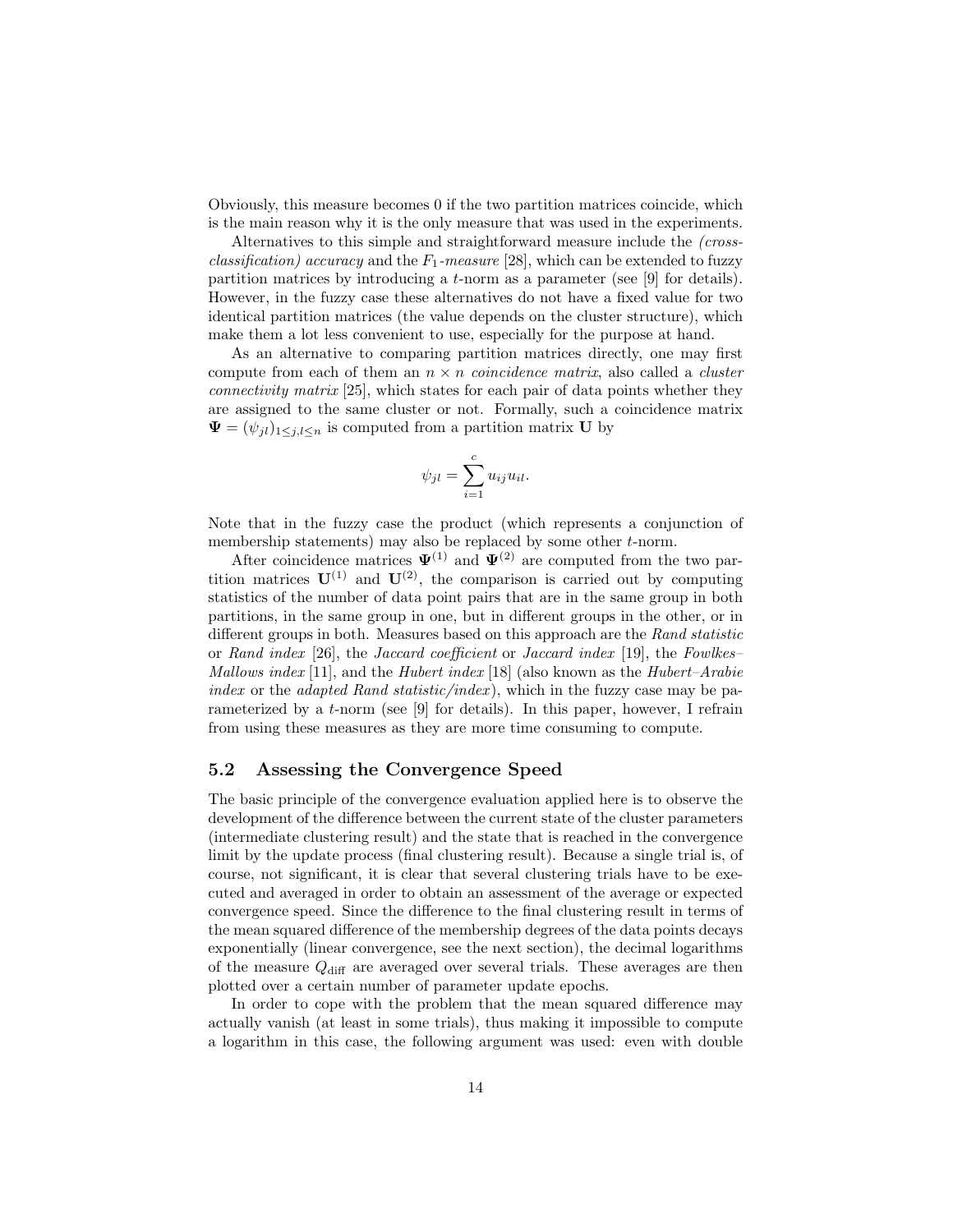precision floating point numbers, the mean squared difference of the membership degrees can only be computed to very limited precision. The reason is that the computation necessarily also compares membership degrees close to one, but the smallest difference between two double precision floating point numbers in the vicinity of 1 is  $\epsilon \approx 2.22 \cdot 10^{-16}$  (that is, there is no representable number between 1 and  $1-\epsilon$ ). Therefore −16 is used as a substitute for the logarithm in the case of a vanishing mean squared difference. However, this has a negligible influence on the results, since such cases occurred very rarely.

Another problem that has to be taken care of is the fact that due to local optima of the objective function the clustering result may not be unique. This makes it necessary to find for each trial the final result it approaches, rather than using a fixed final result. It should be noted in this respect, that if there are alternative final results, the standard update process and the one that uses a modified update rule may reach different results even if they are started from the same initialization: the update modifications may change the regions in the parameter space from which the clustering process converges to a given result (this could actually be observed in some experiments). Hence one cannot, even for a fixed initialization of the cluster parameters, simply compare to the final result of the standard clustering process. Fortunately, in most of the experiments the final result was unique, only in few cases there were two alternatives. In order to avoid having to run each trial until convergence, the possible final results were precomputed and stored in these cases, so that each trial had to be executed only for a limited number of update epochs.

As already mentioned, the difference to the final result decays basically exponentially, so that the average logarithms of the mean squared membership difference lie on (almost) straight lines (linear convergence) most of the time (at least after the update process has settled in after a few initial epochs—see the next section). As a consequence a kind of "convergence coefficient" can be computed by estimating the slope of these convergence lines. This provides a simple and expressive assessment of the benefits that can be achieved.

### 6 Experimental Results

The described update modifications were tested on four well-known data sets from the UCI machine learning repository [5]: iris (petal and sepal length and width of iris flowers, 150 cases, 4 attributes plus a class label), wine (chemical analysis of Italian wines from different regions, 179 cases, 13 attributes plus a class label), breast (Wisconsin breast cancer, tissue and cell measurements, 683 cases, 10 attributes plus a class label), and abalone (physical measurements of abalone clams, 4177 cases, 7 attributes plus a class label). In order to avoid scaling effects, the data was fully normalized, so that in each dimension the mean value was 0 and the standard deviation 1.

Since the listed data sets are actually classified (although the class labels were not used in the experiments), the number of clusters to find is known (iris: 3, wine: 3, breast: 2, abalone: 3). Therefore the clustering experiments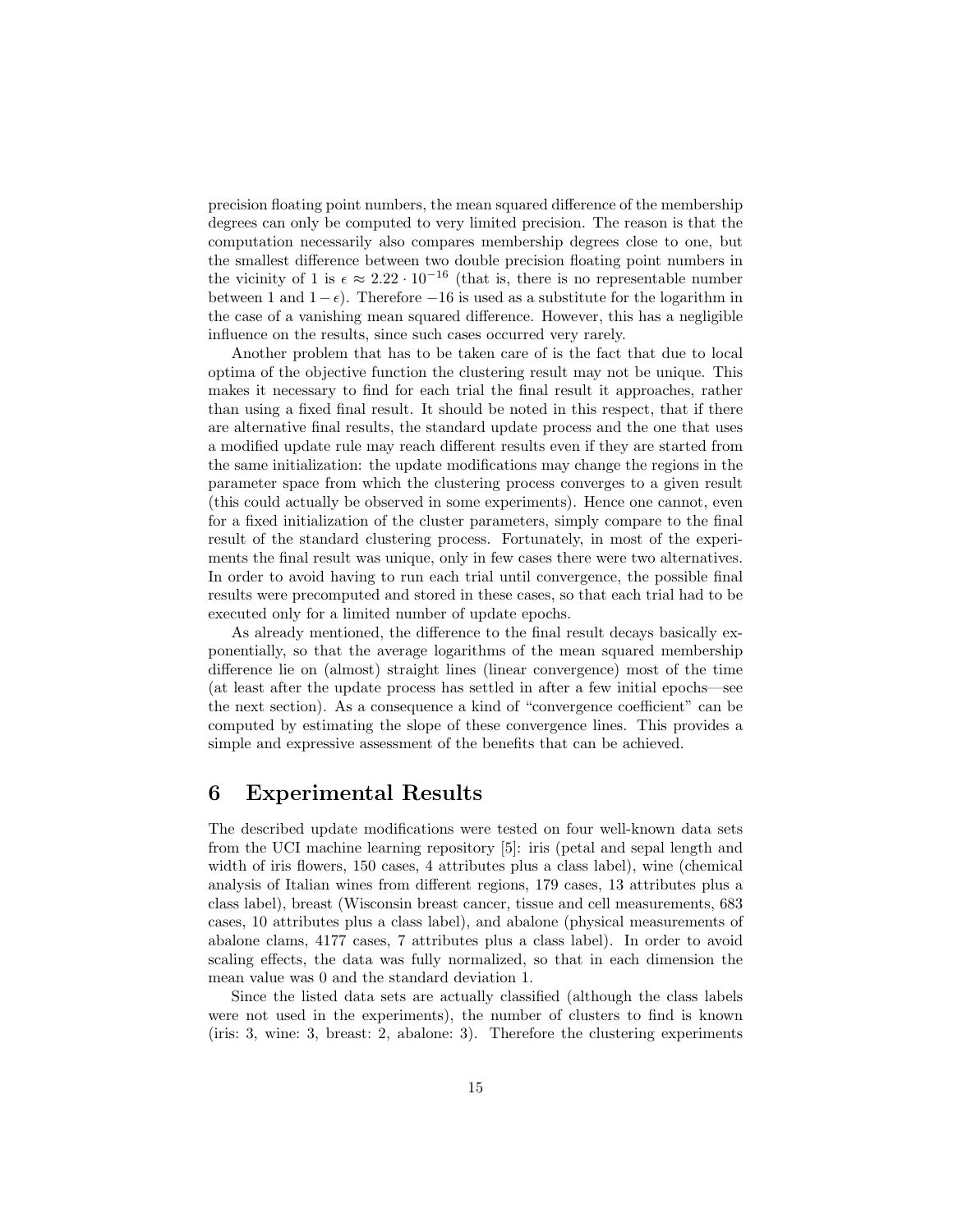

Figure 3: Clustering trials and their average for the iris data with 3 clusters; left: fuzzy c-means algorithm, right: general Gustafson–Kessel algorithm.



Figure 4: Clustering trials and their average for the wsel data with 6 clusters; left: fuzzy c-means algorithm, right: general Gustafson–Kessel algorithm.

were run using these numbers. In addition, experiments with 6 clusters were run for the abalone and the wine data set. Furthermore, for the wine data set additional experiments were carried out, in which only attributes 7, 10 and 13 were used, which are commonly considered to be the most expressive w.r.t. the class structure. In the following these experiments are referred to by the data set name "wsel" (wine data with a selection of attributes).

For each data set and each selection of clusters 20 trials were run for every parameterization of the update methods and then averaged. In order to give an impression of how the trials relate to the average, Figures 3 and 4 show them for both the standard fuzzy c-means algorithm and the standard Gustafson–Kessel algorithm for the iris data and the wsel data, respectively. Here an interesting observation can be made for the left diagram in Figure 4: clearly the trials form two groups, which show different convergence speed. The reason for this is that there are two possible final clustering results for the fuzzy c-means algorithm in this case, which are approached with different convergence speed.<sup>3</sup>

<sup>3</sup>The right diagram in Figure 4, for the general Gustafson–Kessel algorithm, does not show two groups, because in this case there is only one final clustering result.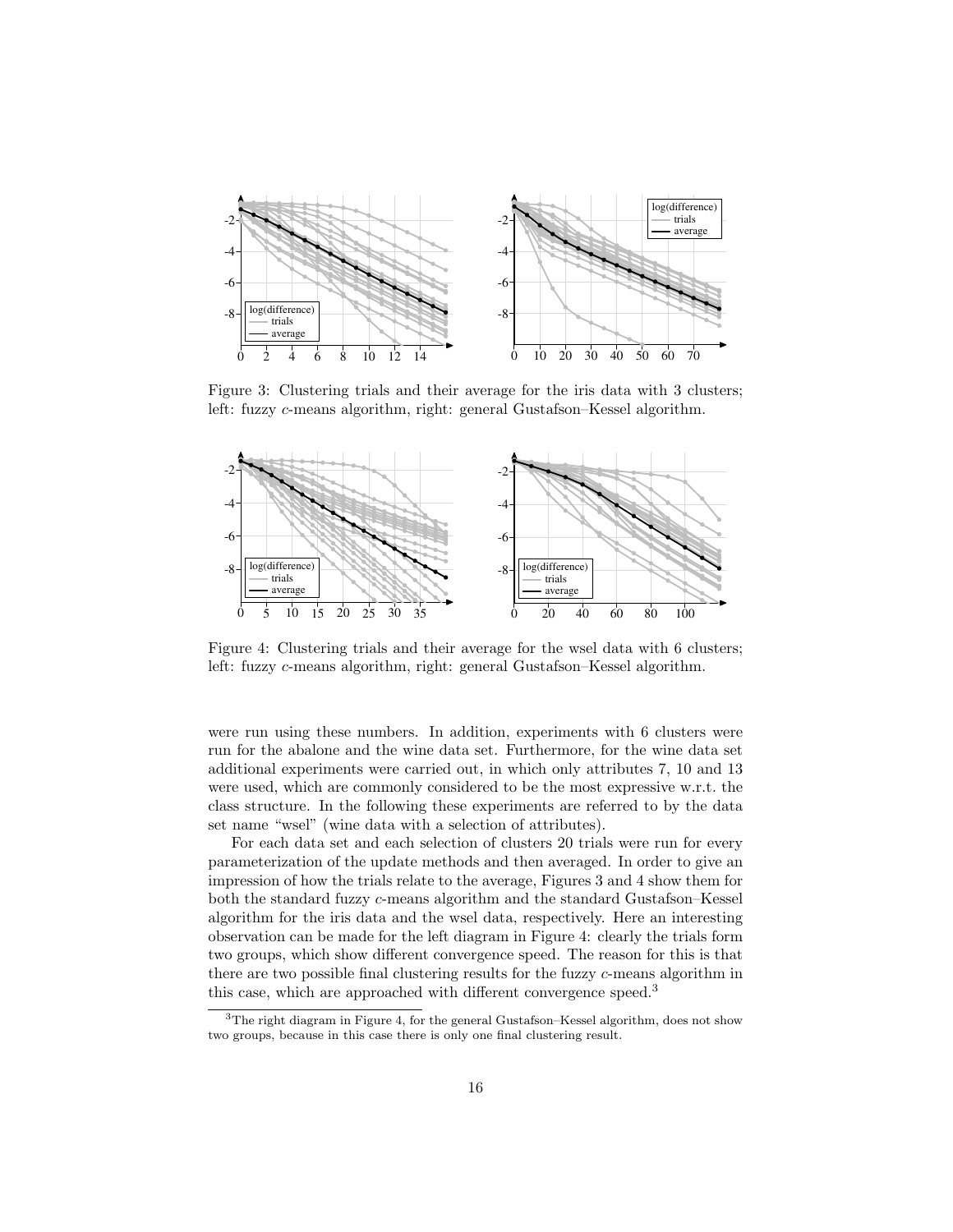



Figure 5: Clustering the iris data with the fuzzy *c*-means algorithm and update modifications; top left: step expansion, top right: momentum term, bottom left: other methods.

The diagrams also show that the Gustafson–Kessel algorithm takes a lot more epochs to converge to the same precision (note the different scales on the  $x$ -axis). This is, of course, not surprising, because the number of adaptable parameters is much higher for this algorithm. This observation can be made on all data sets, with the exception of the wine data (with all attributes) and 6 clusters, where all three algorithms (fuzzy c-means and axes-parallel and general Gustafson–Kessel) behave basically in the same way.<sup>4</sup>

Figure 5 shows the results for clustering the iris data with the fuzzy c-means algorithm. In each diagram the solid grey line corresponds to the standard update rule and thus provides the reference (it is identical to the black line in the left diagram of Figure 3). As can be seen, all of the update modifications improve over the standard approach, some of them considerably. For the step expansion and the momentum term, of course, the improvement depends on the value of the parameter (expansion factor  $\eta$  and momentum coefficient  $\beta$ ), for which different values were tried  $(\eta \in [1.05, 2.0]$  and  $\beta \in [0.05, 0.9]$ . The black lines refer to parameter values that yield a (mostly) stable behavior, while the grey dotted line indicates a limiting parameter, for which no further improvement or even a deterioration of the convergence speed can be observed. Since the parameters for the other three update methods were fixed ( $\gamma$ <sup>-</sup> = 0.7 and  $\gamma$ <sup>+</sup> = 1.2 as well as  $\alpha = 2$ , as their dependence on these parameters is much less pronounced, there is only one curve for each of these methods.

<sup>4</sup>Due to space constraints it is, of course, not possible to show diagrams for all experiments in this paper. The full set of result diagrams is available at

http://www.borgelt.net/papers/nndvl.pdf (color version) and

http://www.borgelt.net/papers/nndvl g.pdf (greyscale version).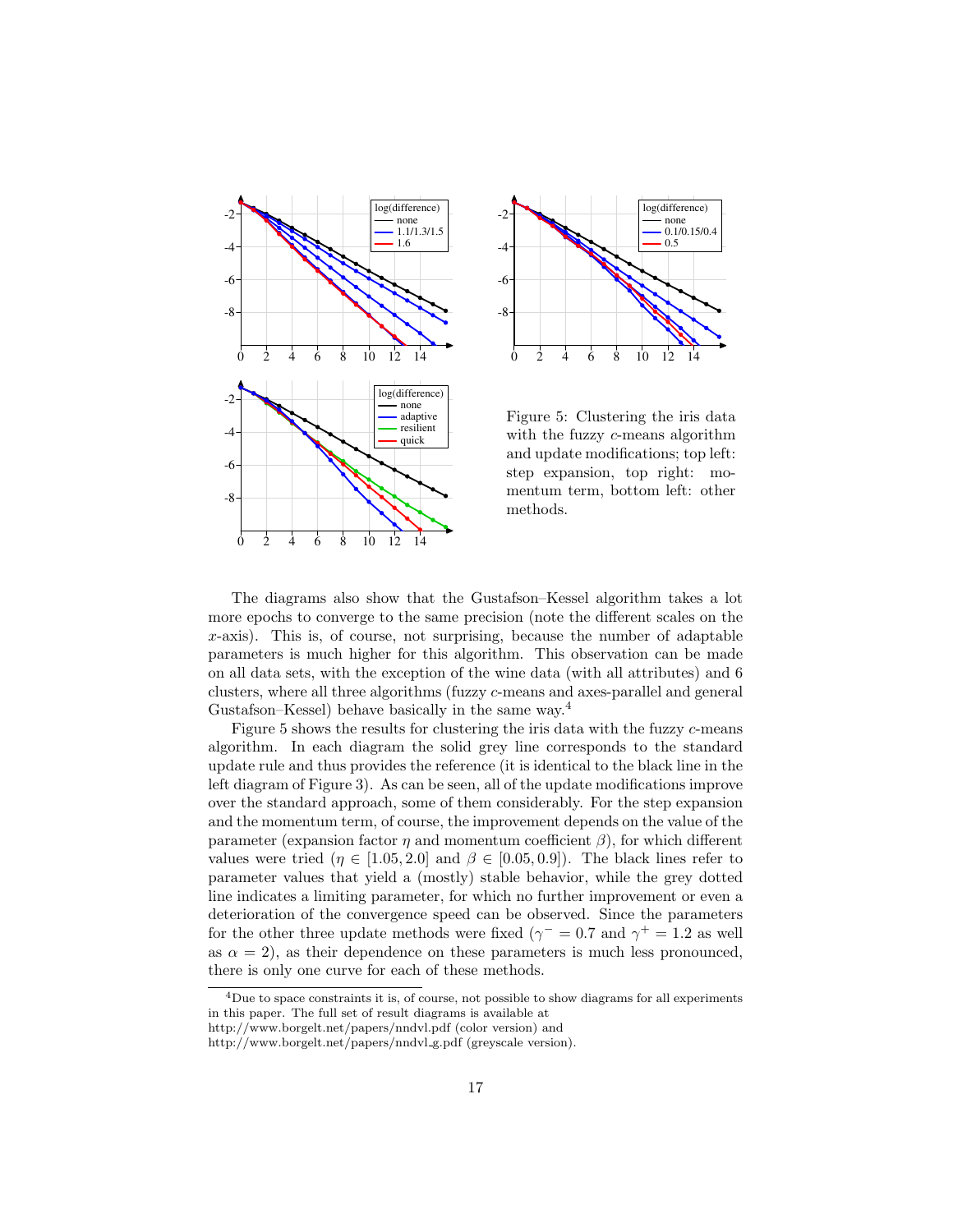



Figure 6: Clustering the iris data with the Gustafson–Kessel algorithm and update modifications for all parameters; top left: step expansion, top right: momentum term, bottom left: other methods.

Because the curves are (almost) straight lines, it is easy to compute a convergence coefficient as the (negative) slope of these lines. For the standard update rule this yields 0.42 (reduction of the decimal logarithm of the mean squared difference per update epoch). An expansion factor of 1.5, however, yields a convergence coefficient of 0.7, a momentum term of 0.3 a coefficient of 0.73. The best method, namely using an adaptive expansion factor, yields a coefficient of about 0.76, even though the convergence curve is not quite straight in this case. The quick propagation analog (0.65) and the resilient update method (0.53) are somewhat worse, but still yield good improvements. In summary, the best methods increase the convergence coefficient by a factor of roughly 1.8.

Figure 6 shows analogous results for the general Gustafson–Kessel algorithm (that is, with full covariance matrices), with the update modifications applied for all parameters. The speed increase achieved by the update modifications is almost as large: the convergence coefficient is raised from about 0.07 to about 0.12 for the best methods, thus yielding an increase by a factor of about 1.7.

It should be noted that in order to obtain these gains it is actually very important that the update of all cluster parameters (including the elements of the covariance matrices) is modified. If the modifications are applied only to the center coordinates, much lower gains result. This can be seen in Figure 7, which shows the results if the covariance matrices are updated only with the standard method. Although the update modifications still yield some improvement, the slope of the convergence curves changes only slightly.

Results on the wine data set with all attributes, clustered with the axesparallel and the general Gustafson–Kessel algorithm in order to find 6 clusters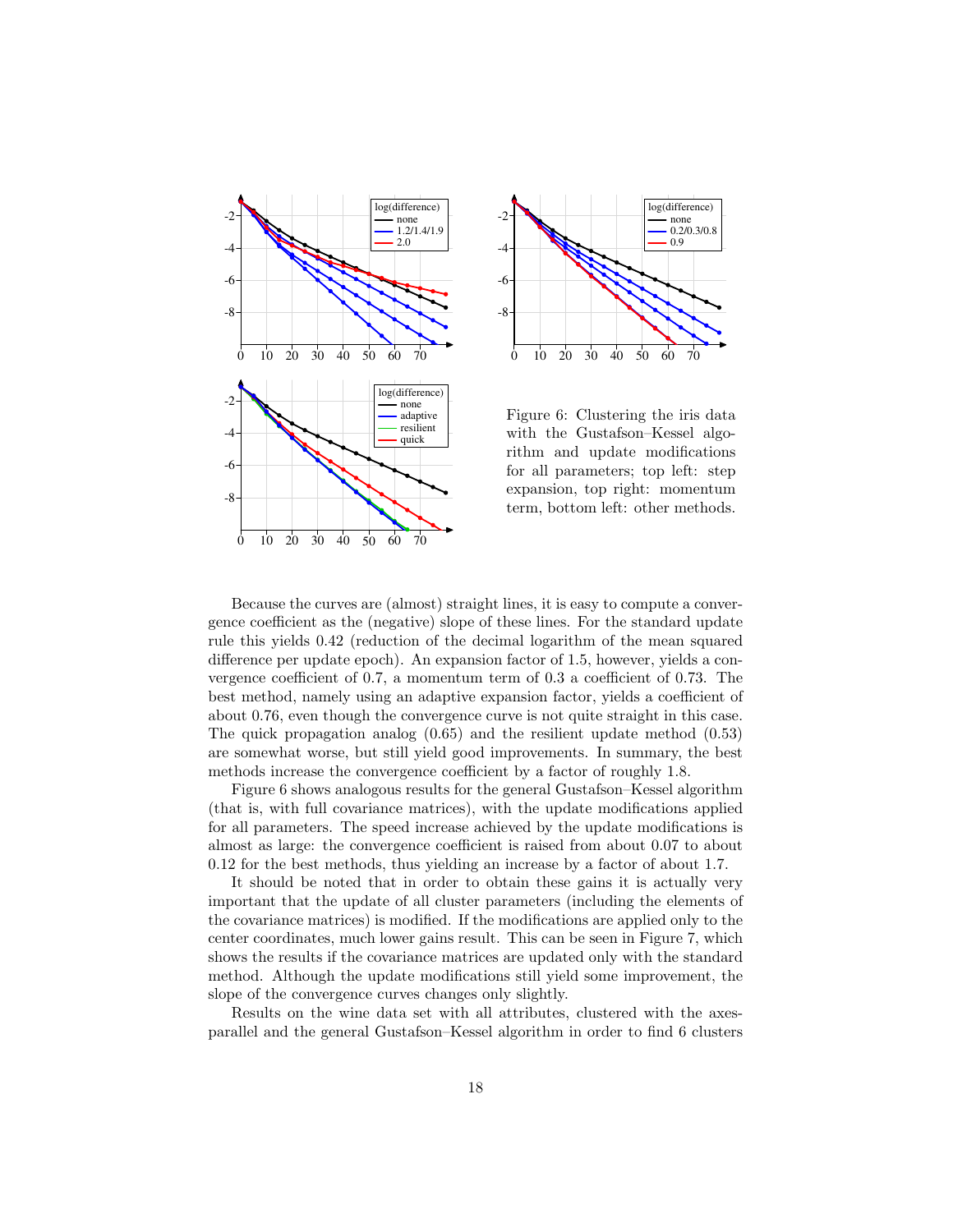



Figure 7: Clustering the iris data with the Gustafson–Kessel algorithm and update modifications applied only for the cluster centers; top left: step expansion, top right: momentum term, bottom left: other methods.

are shown in Figures 8 and 9. Furthermore, Figures 10 and 11 show results for the abalone data set, clustered with the fuzzy c-means algorithm and the general Gustafson–Kessel algorithm in order to find 3 clusters. These results confirm the observations made above: all update modifications lead to significant improvements by considerably increasing the slope of the convergence curves.

It is pleasing to observe that the different update modifications behave very similarly on the different data sets: the adaptive expansion factor is usually better than the resilient update (although the difference is often very small), which in turn is better than the quick propagation analog. Step expansion and momentum term can achieve equally large improvements if the parameters are properly chosen. Of course, choosing the parameters is tricky in practice, but judging from the experiments I conducted it is fairly safe to choose an expansion factor of about 1.5 or a momentum term of 0.3, since with these values the method is usually still fairly stable and not too far away from the optimum.

A much better option, however, is simply to rely on an adaptive expansion factor, which yields results that are either the best overall or only slightly worse than those that can be obtained with the best expansion factor or the best momentum term. This confirms the conclusion of [6]. However, the negative results about the resilient update method and the quick propagation analog cannot be confirmed: even though they do not outperform an adaptive expansion factor, it seems that the careful bounding of the update steps has eliminated the stability issues these methods suffered from. However, they are still worse than the adaptive expansion factor approach and even though in some cases they can reach its performance, they are not consistent in their behavior.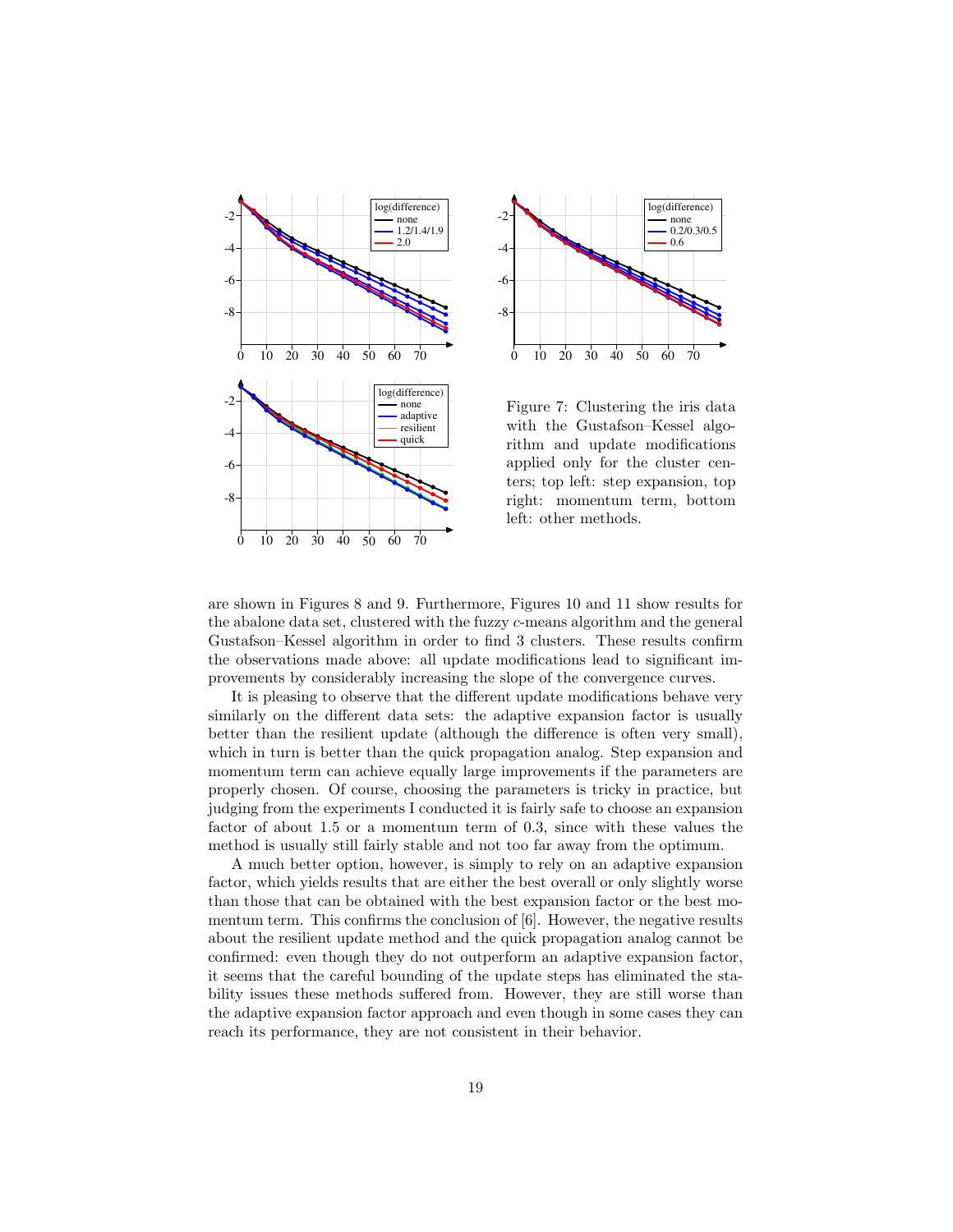



Figure 8: Clustering the wine data with the axes-parallel Gustafson– Kessel algorithm and 6 clusters; top left: step expansion, top right: momentum term, bottom left: other methods.





Figure 9: Clustering the wine data with the general Gustafson–Kessel algorithm and 6 clusters; top left: step expansion, top right: momentum term, bottom left: other methods.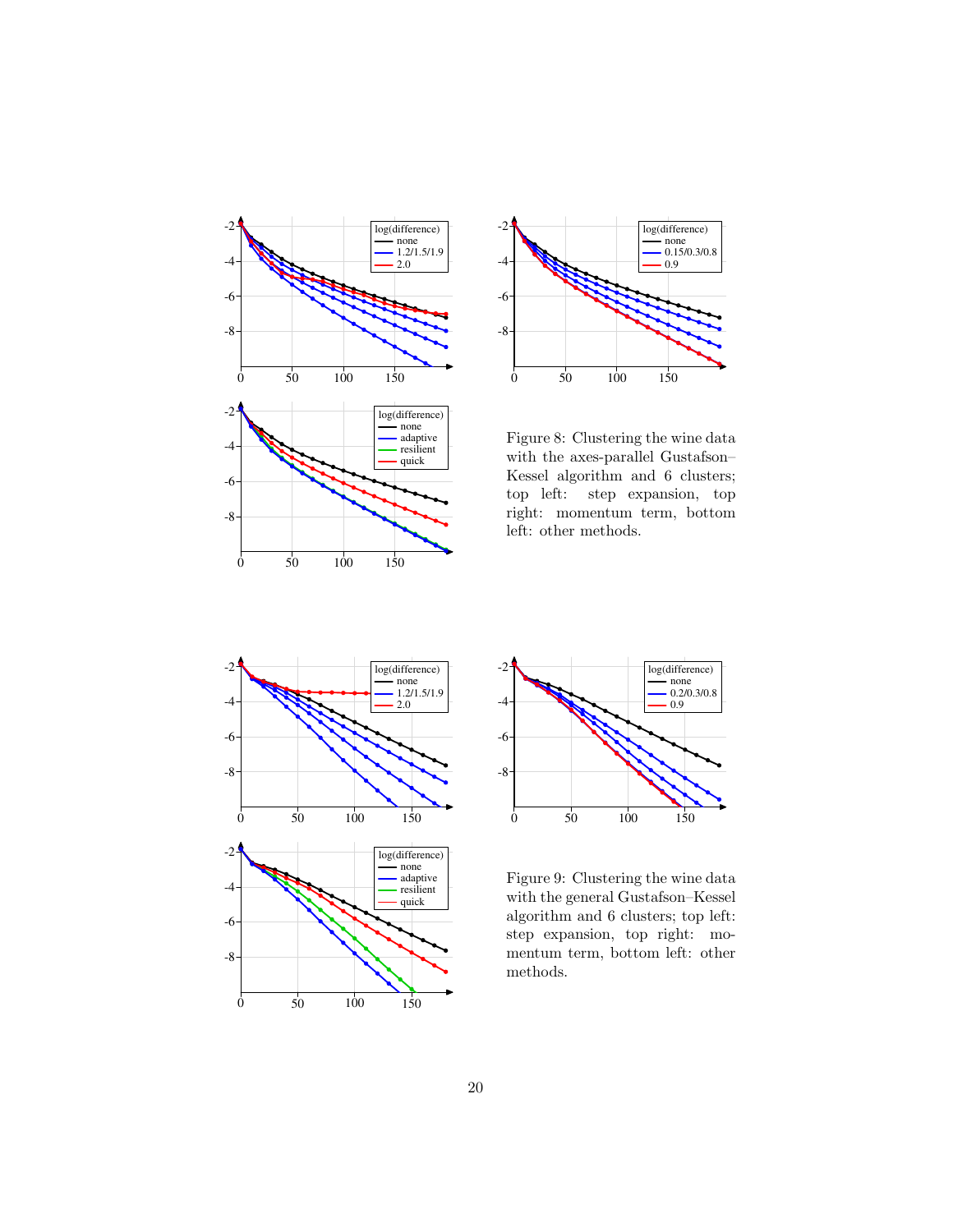



Figure 10: Clustering the abalone data with the fuzzy c-means algorithm and 3 clusters; top left: step expansion, top right: momentum term, bottom left: other methods.





Figure 11: Clustering the abalone data with the general Gustafson– Kessel algorithm and 3 clusters; top left: step expansion, top right: momentum term, bottom left: other methods.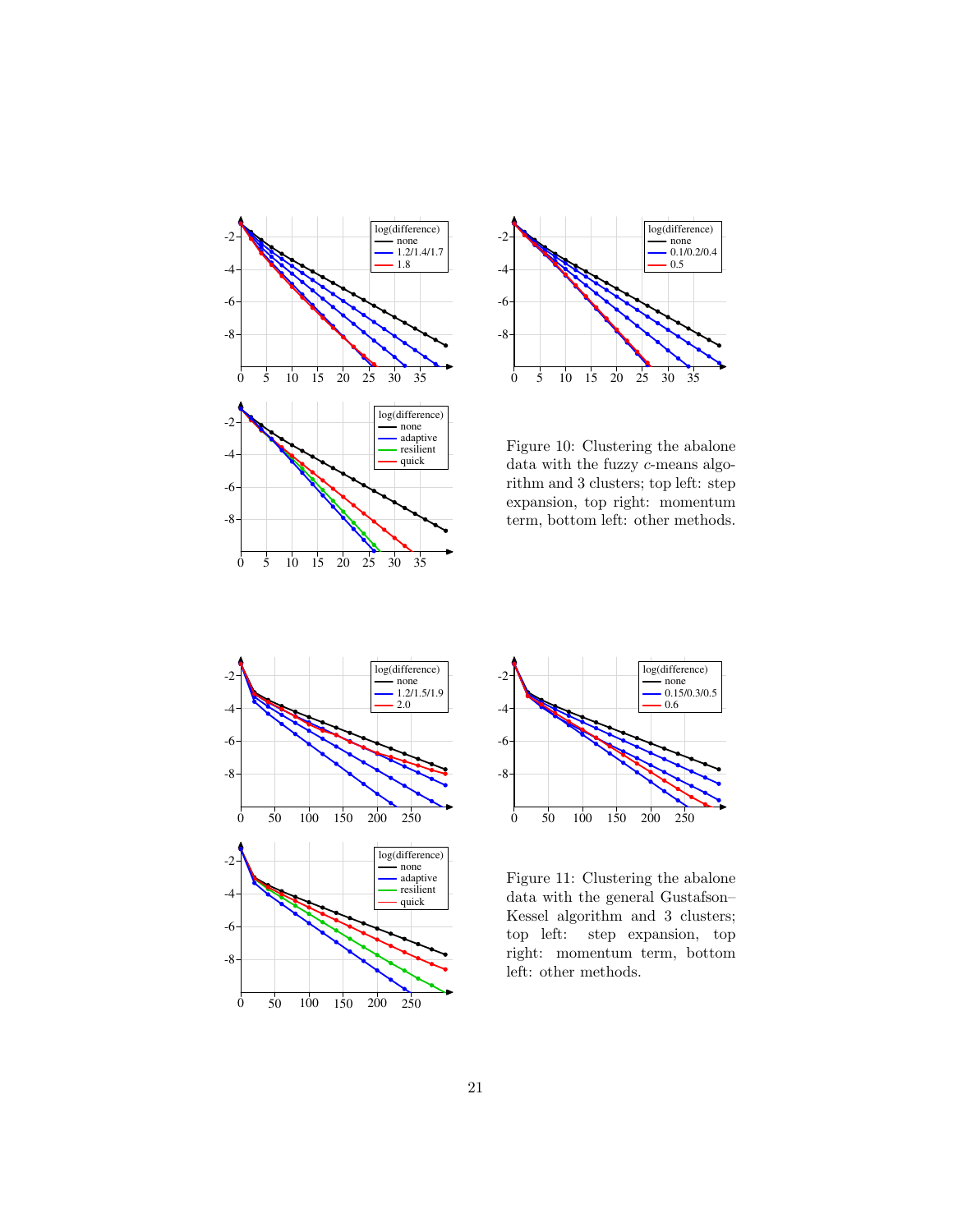### 7 Summary and Conclusions

In this paper I explored in detail how ideas from (artificial) neural network training can be used to speed up fuzzy clustering. Particular attention was paid to how the computed update steps have to be checked and bounded—especially when updating covariance matrix elements—in order to achieve a robust procedure. In addition, I discussed a method to study the convergence behavior of the clustering process, which is based on cluster comparison measures. This method allows to highlight the benefits of the update modifications by enabling us to compute a convergence coefficient for the different update rules.

The experimental results show that basically all update modifications can significantly accelerate the clustering process: with these approaches the convergence speed, as measured by a coefficient that describes the slope of the convergence curve, can be increased by a factor that often exceeds a value of 1.5 for the best methods and parameterizations. The most highly recommendable update modification is clearly the self-adaptive expansion factor, which in several cases yields the best results, and in the rest comes fairly close to the optimum. It has the advantage that it is not necessary to chose a proper parameter (like for the step expansion and momentum term methods), since the default parameters yield excellent performance. Nevertheless step expansion and momentum term should not be dismissed, since stable parameter ranges could be identified and these methods need fewer auxiliary values to be stored.

### Software and Diagrams

The programs (written in C), the data sets, and a shell script (for bash) that have been used to carry out the experiments are available at:

http://www.borgelt.net/cluster.html

The full set of diagrams for the experiments is available at:

http://www.borgelt.net/papers/nndvl.pdf (color version) http://www.borgelt.net/papers/nndvl g.pdf (greyscale version)

### References

- [1] J.A. Anderson. An Introduction to Neural Networks. MIT Press, Cambridge, MA, USA 1995
- [2] J.C. Bezdek. Pattern Recognition with Fuzzy Objective Function Algorithms. Plenum Press, New York, NY, USA 1981
- [3] J.C. Bezdek and S.K. Pal, eds. Fuzzy Models for Pattern Recognition. IEEE Press, Piscataway, NJ, USA 1992
- [4] J.C. Bezdek, J. Keller, R. Krishnapuram, and N.R. Pal. Fuzzy Models and Algorithms for Pattern Recognition and Image Processing. Kluwer, Dordrecht, Netherlands 1999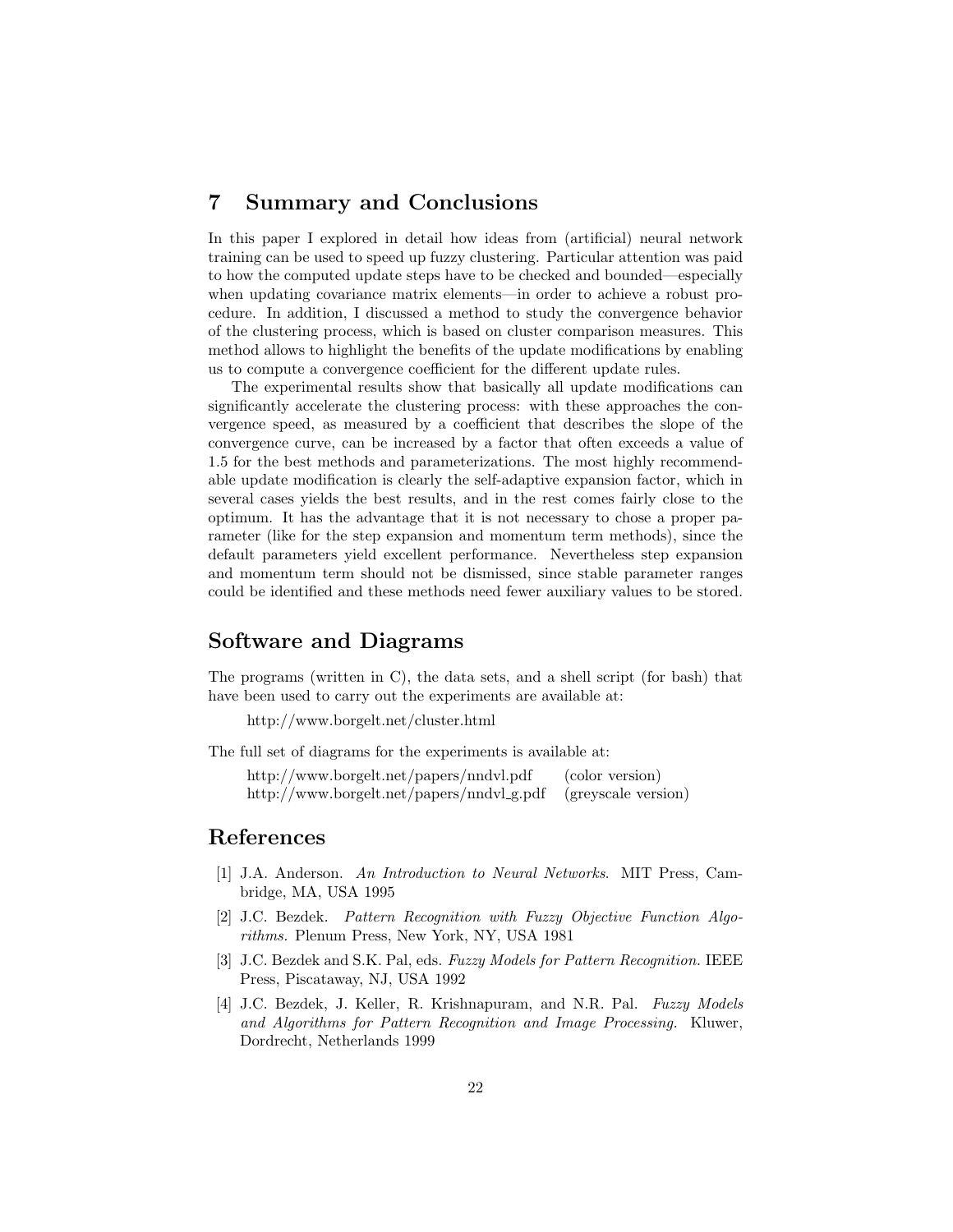[5] C.L. Blake and C.J. Merz. UCI Repository of Machine Learning Databases. Department of Information and Computer Science, University of California, Irvine, CA, USA 1998.

http://www.ics.uci.edu/~mlearn/MLRepository.html.

- [6] C. Borgelt and R. Kruse. Speeding Up Fuzzy Clustering with Neural Network Techniques. Proc. 12th IEEE Int. Conf. on Fuzzy Systems (FUZZ-IEEE'03, St. Louis, MO, USA). IEEE Press, Piscataway, NJ, USA 2003
- [7] C. Borgelt and R. Kruse. Shape and Size Regularization in Expectation Maximization and Fuzzy Clustering. Proc. 8th European Conf. on Principles and Practice of Knowledge Discovery in Databases (PKDD 2004, Pisa, Italy), 52–62. Springer-Verlag, Berlin, Germany 2004
- [8] C. Borgelt. Prototype-based Classification and Clustering. Habilitation thesis, Otto-von-Guericke-University of Magdeburg, Germany 2005
- [9] C. Borgelt. Resampling for Fuzzy Clustering. Int. Journal of Uncertainty, Fuzziness and Knowledge-based Systems, 15(5):595–614. World Scientific, Hackensack, NJ, USA 2007
- [10] S.E. Fahlman. An Empirical Study of Learning Speed in Backpropagation Networks. In: [31].
- [11] E.B. Fowlkes and C.L. Mallows. A Method for Comparing Two Hierarchical Clusterings. Journal of the American Statistical Association 78(383):553– 569. American Statistical Association, Alexandria, VA, USA 1983
- [12] I. Gath and A.B. Geva. Unsupervised Optimal Fuzzy Clustering. IEEE on Trans. Pattern Analysis and Machine Intelligence (PAMI) 11:773–781. IEEE Press, Piscataway, NJ, USA 1989. Reprinted in [3], 211–218
- [13] E.E. Gustafson and W.C. Kessel. Fuzzy Clustering with a Fuzzy Covariance Matrix. (IEEE CDC, San Diego, CA), pp. 761-766, IEEE Press, Piscataway, NJ, USA 1979
- [14] M. Halkidi, Y. Batistakis, and M. Vazirgiannis. Clustering Validity Checking Methods: Part I. ACM SIGMOD Record 31(2):40–45. ACM Press, New York, NY, USA 2002
- [15] M. Halkidi, Y. Batistakis, and M. Vazirgiannis. Clustering Validity Checking Methods: Part II. ACM SIGMOD Record 31(3):19–27. ACM Press, New York, NY, USA 2002
- [16] S. Haykin. *Neural Networks*  $A$  *Comprehensive Foundation.* Prentice-Hall, Upper Saddle River, NJ, USA 1994
- [17] F. Höppner, F. Klawonn, R. Kruse, and T. Runkler. *Fuzzy Cluster Analysis.* J. Wiley & Sons, Chichester, United Kingdom 1999
- [18] L. Hubert and P. Arabie. Comparing Partitions. Journal of Classification 2:193–218. Classification Society of North America, USA 1985
- [19] P. Jaccard. Nouvelles recherches sur la distribution florale. Bulletin Société Vaudoisedes Sciences Naturelles 44:223-270. Société Vaudoisedes Sciences Naturelles, Paris, France 1908